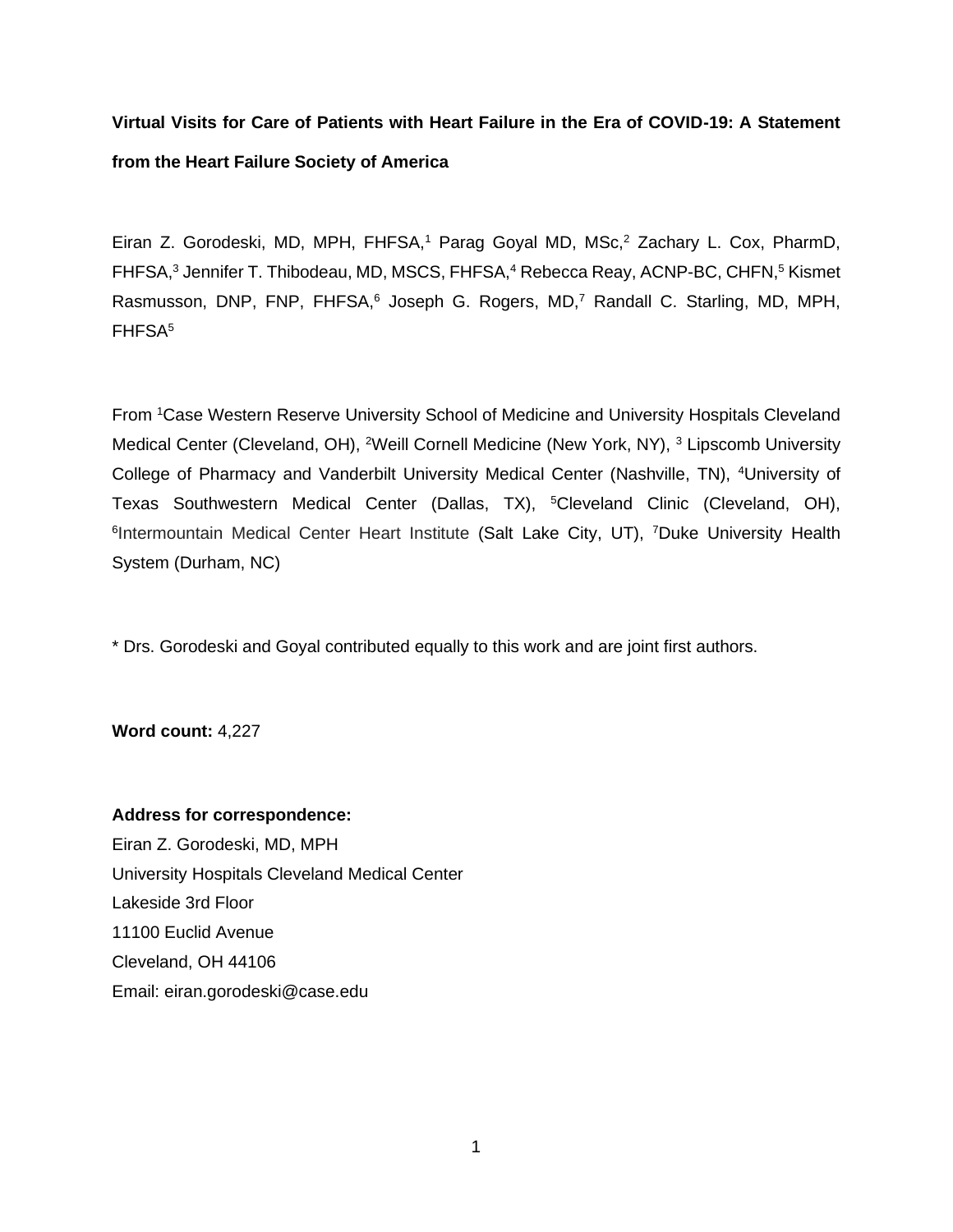#### **Introduction**

Coronavirus disease 2019 (COVID-19) is a highly contagious disease caused by the severe acute respiratory syndrome coronavirus 2 (SARS-CoV-2). The COVID-19 pandemic presents an unprecedented crisis for patients, clinicians, and healthcare systems in the United States (US). In response, US Federal and State governments have implemented wide-ranging stay-at-home recommendations as a means to reduce spread, and have ordered non-essential businesses to temporarily close. At the time of this writing, social distancing is the only known way to mitigate the continued spread of COVID-19, as there is currently no proven vaccine or treatment. In an effort to reduce patient exposure and transmission of disease, to conserve supplies, and to maximize personnel that are needed to provide care to the large number of severe COVID-19 cases requiring hospitalization, many US healthcare systems have reduced ambulatory outpatient clinics—pillars of the longitudinal care of patients with chronic illnesses such as heart failure (HF). In this context, synchronous audio/video interactions, also known as virtual visits (VVs), have been suggested as innovative and necessary alternatives to in-person care.

VVs provide a platform for real-time interactive telehealth interactions between patients and clinicians using commonly-available home-consumer devices. Early adopters of VVs have described their feasibility, potential to save time and cost, and patient satisfaction related to increased access to care and the convenience of avoiding a trip to the office.<sup>1-5</sup> The US Department of Veteran's Affairs (VA) has been a leader in the use of telehealth. In FY 2019, more than 99,000 Veterans used the VA Video Connect app at their home resulting in 294,000 virtual appointments.<sup>6</sup> Although the majority of these visits were for mental health, the VA experience demonstrates the feasibility of broadly utilizing VVs to provide care for chronic illness.

The value of VVs was recently demonstrated in a randomized clinical trial evaluating VVs versus in-person ambulatory visits in the post-discharge care of patients with HF (Virtual Visits in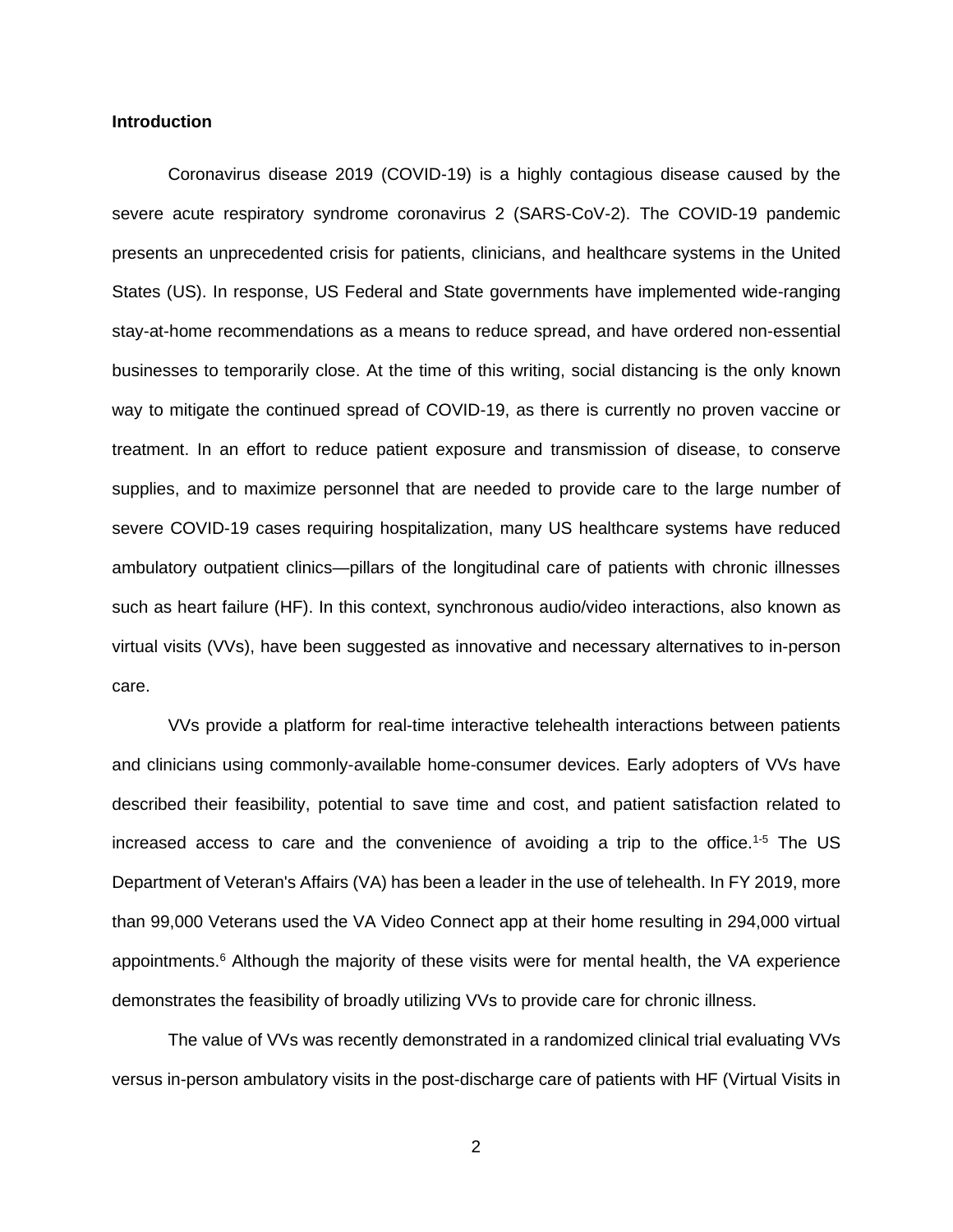Heart Failure Care Transitions (VIV-HF); NCT03675828; Late Breaking Clinical Trial presentation at the Heart Failure of Society of America's Annual Scientific Meeting 2019 in Philadelphia, PA). The aims of this pilot study were to test the feasibility and safety of substituting in-person visits with VVs for patients (n=108) transitioning from hospital-to-home after hospitalization for HF, and to assess to what degree VVs can reduce appointment no-show rates. The no-show rate in the VV arm trended lower than observed rate in the in-person arm (VV 34.6% versus IPV 50%; RR 0.69; 95% CI 0.44 to 1.09; P=0.12), without any signal of harm—no significant differences in hospital readmission, emergency room visit, or death between the study arms.<sup>7</sup> Yet, despite its promise, wide utilization of VVs in the US healthcare environment prior to the COVID-19 pandemic has been limited due to lack of familiarity with technologies among both clinicians and patients, concerns about the safety of substituting in-person visits with VVs, lack of integration into clinicians' established workflows, perceived and actual legal barriers, and limited payer reimbursement.<sup>8</sup>

In the setting of the COVID-19 pandemic, many of these barriers have now disappeared given the importance of social distancing. The purpose of this statement is to provide a pragmatic guide to HF clinicians about provision of VVs in the era of the COVID-19 pandemic. First, we will outline benefits and value of VVs, some of the clinical challenges, and the recent COVID-19 related changes in policy and reimbursement that have facilitated the uptake of VVs. Then, we will outline some of the VV platforms that currently exist and describe models of care using VVs. Finally, we will describe the short-term and long-term future implications of VVs.

## **Benefits and value of virtual visits**

During the current public health emergency, VVs have multiple potential benefits (**Table 1**). From a patient standpoint, VVs provide access to care where it has been significantly curtailed or entirely disappeared. By providing a platform for patients to continue to receive medical advice and instruction regarding their medical conditions, VVs have become integral to optimizing health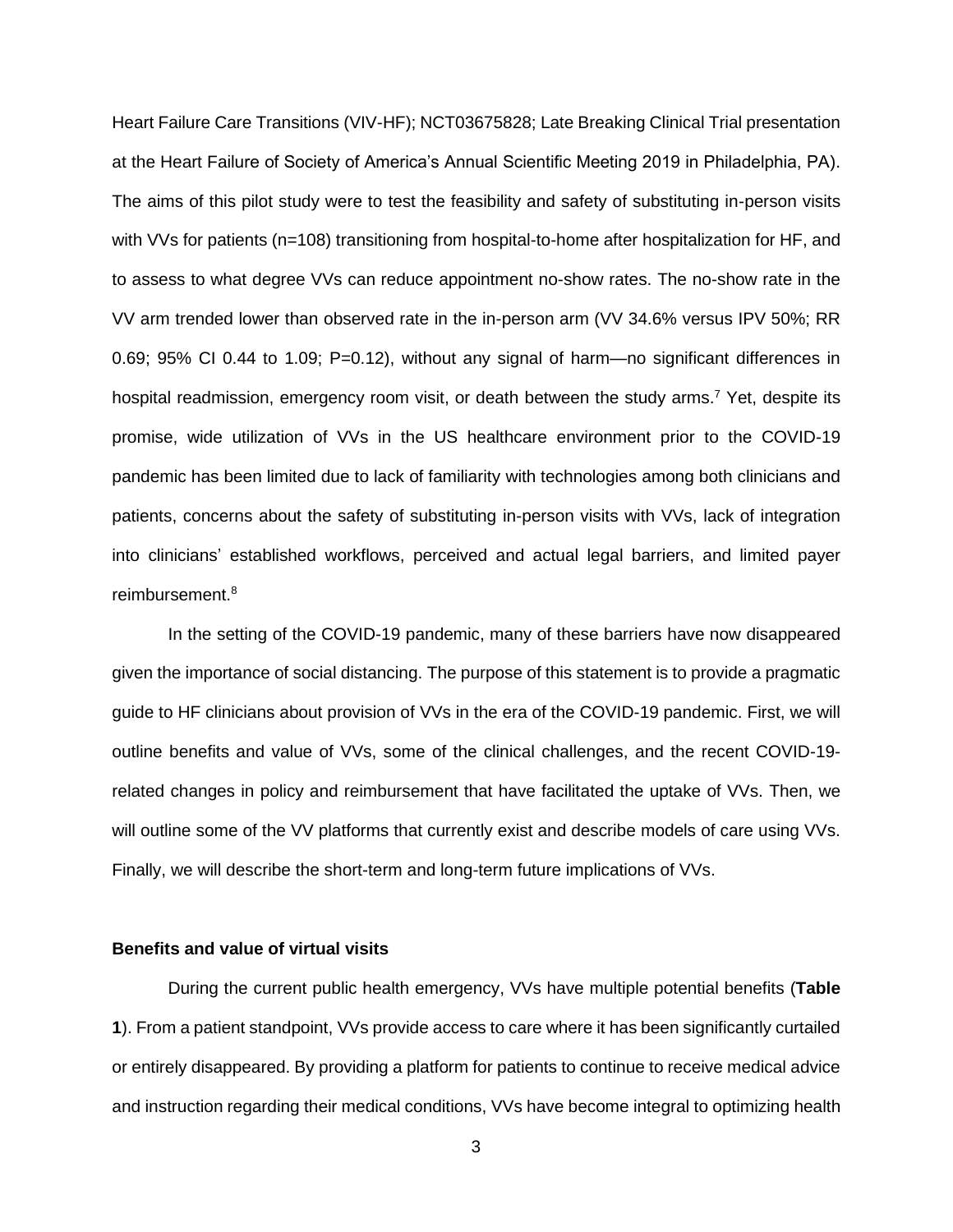for patients and reducing related distress while reducing in-person exposure. Given current restrictions on accompaniment during visits to medical facilities, VVs have additionally facilitated involvement by patient caregivers, who are often so critical in many of the self-care practices necessary for adults with HF.<sup>9</sup> Some patients may find it easier to discuss difficult topics while in the comfort of their homes, and with family members who may not otherwise be present for inperson visits. From a clinician standpoint, VVs permit clinicians to continue to serve their patients from the safety of their own homes, through provision of care to their medically complex patients. The ability for a face-to-face encounter may be especially valuable in preserving patient-physician trust in the absence of in-person visits. From a healthcare systems standpoint, provision of services remotely has allowed re-allocation of resources to focus on inpatient services, which are at risk of becoming overwhelmed and saturated given the rapidity and volume of severe COVID-19 cases requiring acute inpatient care. Additionally, VVs allow continued delivery of services with reimbursement that can contribute to ensuring the financial sustainability of hospitals, practices, and the US healthcare system as a whole. Finally, VVs can be leveraged towards ensuring continuation of research studies, where patient contact is necessary for data collection, as well as ensuring safety of human subjects.

#### **Challenges to virtual care**

To successfully conduct a VV, patients must be willing and able, and the technology must be available and effective. Accordingly, VVs may present some challenges in selected circumstances. Some patients may be reluctant to participate in VVs because they feel uncomfortable with technology, or feel self-conscious about interacting on video. These feelings may become less common as VVs enter the mainstream. VVs present a barrier to performing a full physical exam, though many components of a partial exam can be completed, and existing and emerging diagnostic technologies and wearables may fill in the gaps. This is discussed further below. Some clinicians and patients may feel that even with the use of video, VVs are not the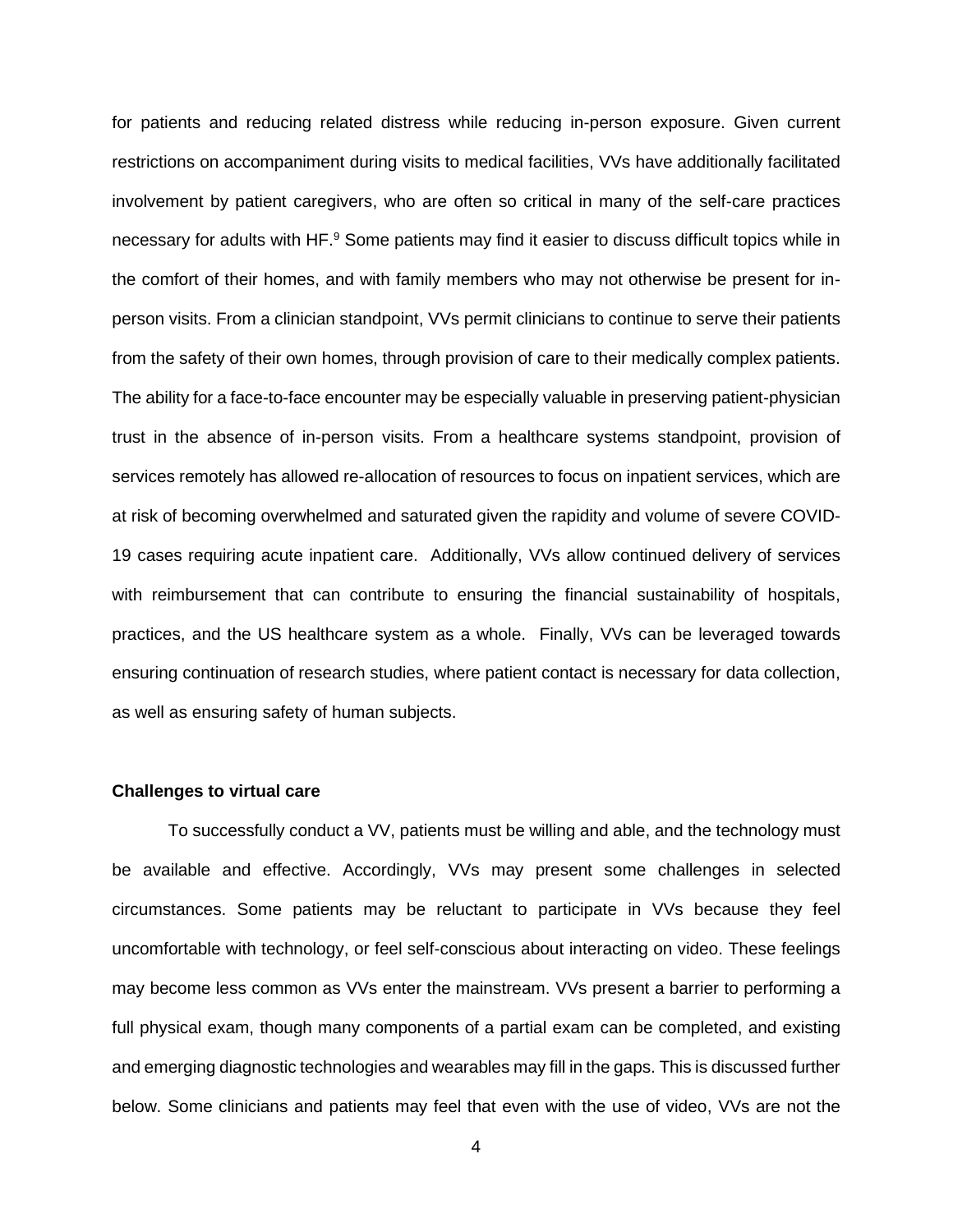same as in-person visits with respect to patient-physician interactions—something is lost without close proximity and the "laying on of hand." Some patients may have limited access to the internet, and/or may not have a computer or smart device to engage in VVs, including the poor or elderly in inner city or rural areas. Although there may be geographic and financial challenges to obtaining WiFi for some patients, we anticipate that future technology will provide "hotspots" via ubiquitous cellular networks alleviating most barriers to internet access. Some health care systems are investing in these technologies and providing equipment and connectivity to ensure that telehealth does not widen health disparities.<sup>10, 11</sup>

Older adults may be viewed as a subpopulation where these challenges are common. This is particularly important because over half of patients currently living with HF in the US is older than 70 years.<sup>12</sup> However, recent data show that an increasing number of older adults possess smartphones, and that some guidance to using newer technology can be taught, possibly by hospital/clinic support teams.<sup>13</sup> Integration of the VVs technology platform within an institution's electronic portal or app, which is already familiar to patients, may be another approach to overcoming these challenges.

Patients and clinicians may occasionally encounter technical difficulties when conducting VVs. These may include an inability to initiate the VV, connectivity issues, and/or audio/video problems. Some of this may be a direct result of larger than anticipated volume of users concurrently attempting to use a platform in the setting of the COVID-19 crisis. Over time, the hope is that software upgrades will address these issues, and that platforms will be able to accommodate a greater number and capacity of users. Of note, if/when these technical issues arise, switching to a telephone visit is a reasonable solution and remains reimbursable.

## **Policy changes that increase feasibility of virtual visits in the era of COVID-19**

Several governing bodies, including the US Executive Branch, US Congress, US Department of Health and Human Services (HHS), and State governments, have relaxed rules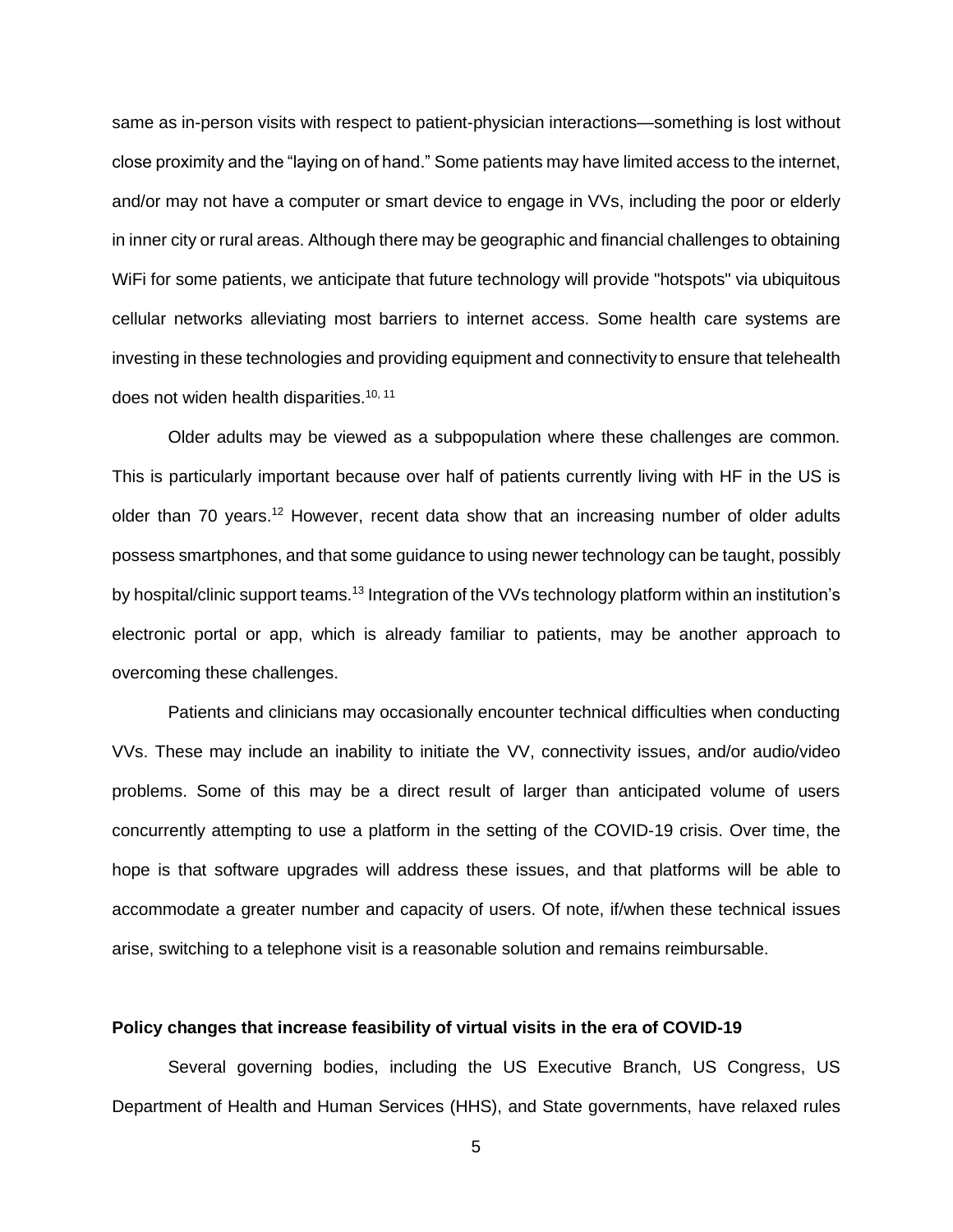and regulations that have subsequently increased the feasibility of VVs. In response to the ongoing COVID-19 public health emergency the "Coronavirus Preparedness and Response Supplemental Appropriations Act, 2020", was passed with near unanimous support by the US Congress and was signed into law by the President on March 6, 2020.<sup>14</sup> This bill allowed HHS to "temporarily waive certain Medicare restrictions and requirements regarding telehealth services during the coronavirus public health emergency." Then on March 13, 2020, the President proclaimed the COVID-19 outbreak a US national emergency, which allowed HHS to exercise its authority under section 1135 of the Social Security Act to temporarily waive certain requirements of Medicare, Medicaid, and the Health Insurance Portability and Accountability Act of 1996 (HIPAA).<sup>15</sup> Specific steps taken by HHS and States are described below, and a summary of key policy changes are shown in **Table 2**.

HHS has eased a variety of rules that relate to medical licensing and privacy, which directly affect telehealth practice. First, the requirements that both physicians and other health care professionals hold licenses in the State in which they provide services were waived by the Federal government.<sup>16</sup> Second, HIPAA privacy rules were suspended. Specifically, HHS indicated that it will "exercise its enforcement discretion and will not impose penalties for noncompliance" with HIPAA rules as they relate both to telehealth technologies, and the manner in which they are used.<sup>17</sup> This is important because clinicians are now allowed to deliver medical care via any nonpublic facing VV platform, even if not previously deemed HIPAA compliant. In the short-term, this increased flexibility may lead to increased uptake of VVs. In the long-term, we recommend that HF clinicians use HIPAA compliant platforms whenever possible, both for extra security and to develop practices and habits that will be relevant in post-pandemic settings.

States have individually taken a variety of steps to remove barriers to VVs in the setting of the COVID-19 pandemic. These relate to Medicaid reimbursement, licensing, and home eligibility site. The Center for Connected Health Policy is maintaining a comprehensive State-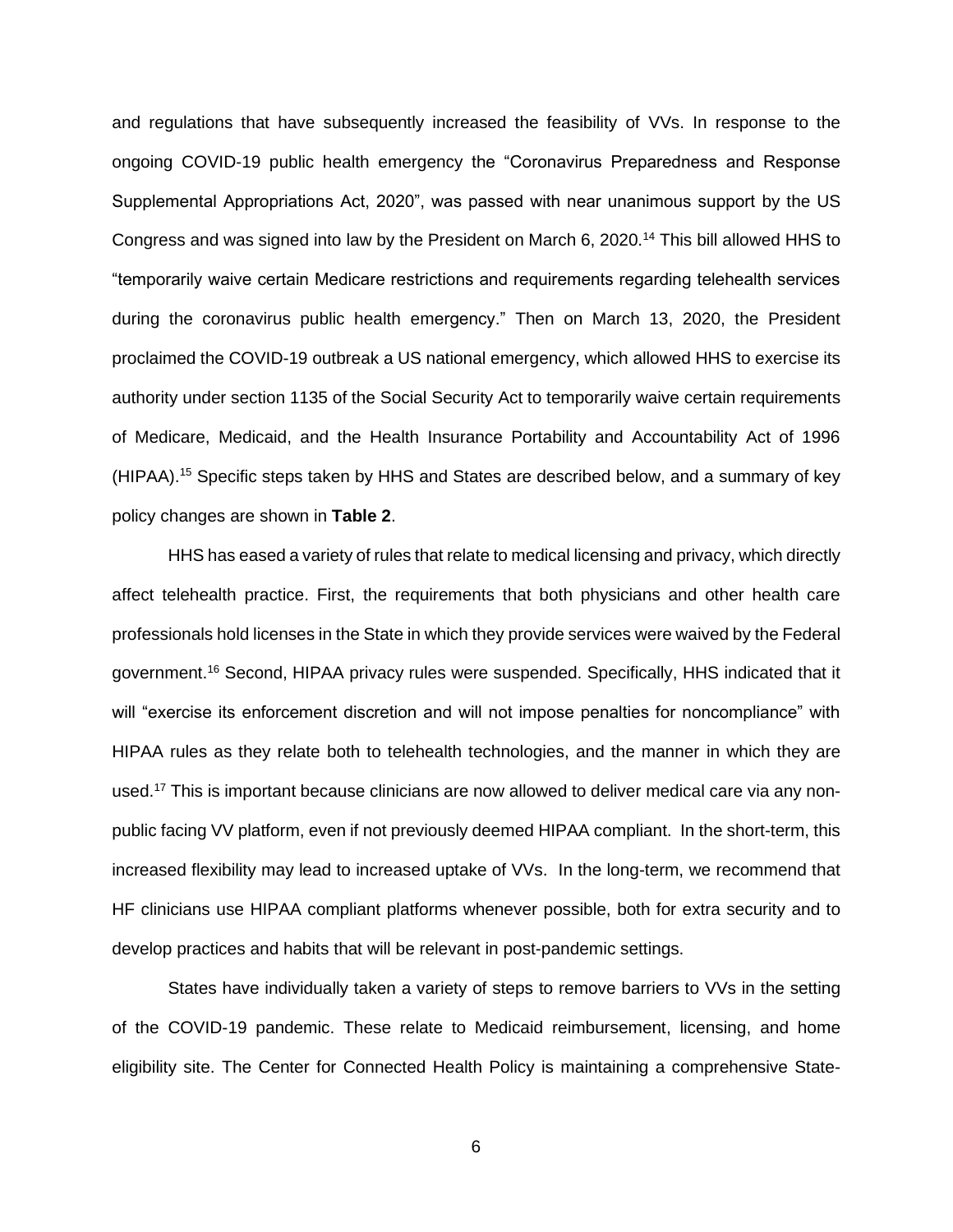specific summary of these, which can be found on its website [\(https://www.cchpca.org/resources/covid-19-related-state-actions\)](https://www.cchpca.org/resources/covid-19-related-state-actions).

#### **Recent changes in reimbursement for virtual visits**

Reimbursement for VVs was limited prior to the COVID-19 public health emergency. With just a few exceptions, CMS reimbursed for telehealth visits only in specific circumstances: patients had to have an established relationship with their physician, had to live in a rural area, and had to be located in a medical facility at the time of the VV ("originating site"). Many commercial insurance providers reimbursed urgent care VVs (i.e., substitution of in-person emergency room or urgent care visits), with only a small number reimbursing for primary care or specialty care VVs. Meanwhile, some hospitals have started offering VVs in selected settings for certain high-risk conditions (including HF), spending institutional resources in hopes that long-term savings through bundled payment models would ultimately compensate for the associated costs of VVs, while others have offered VVs in exchange for direct cash payment from patients.

In March 2020, following announcement of the COVID-19 public health emergency and the 1135 Waiver, several important telehealth-related reimbursement changes occurred. CMS announced that VVs, referred to as "telehealth visits" in CMS documents, would be reimbursed at the same rate as in-person visits during the COVID-19 crisis, without limits on the purpose of the visits, the geographical location of patients, and whether or not there was a previously established relationship with the provider. Multiple commercial insurance providers including Aetna, Cigna, Humana, and Blue Cross Blue Shield among others have followed suit. Waivers of beneficiary co-pays for these telehealth services vary among these providers.

To secure reimbursement at the current time, documentation for VVs should approximate documentation for in-person ambulatory clinic visits. We recommend that clinicians explicitly document that a virtual (audio/video) visit was completed, with the patient's consent. Clinicians should document the amount of time it took to conduct the visit in minutes. Specific CPT billing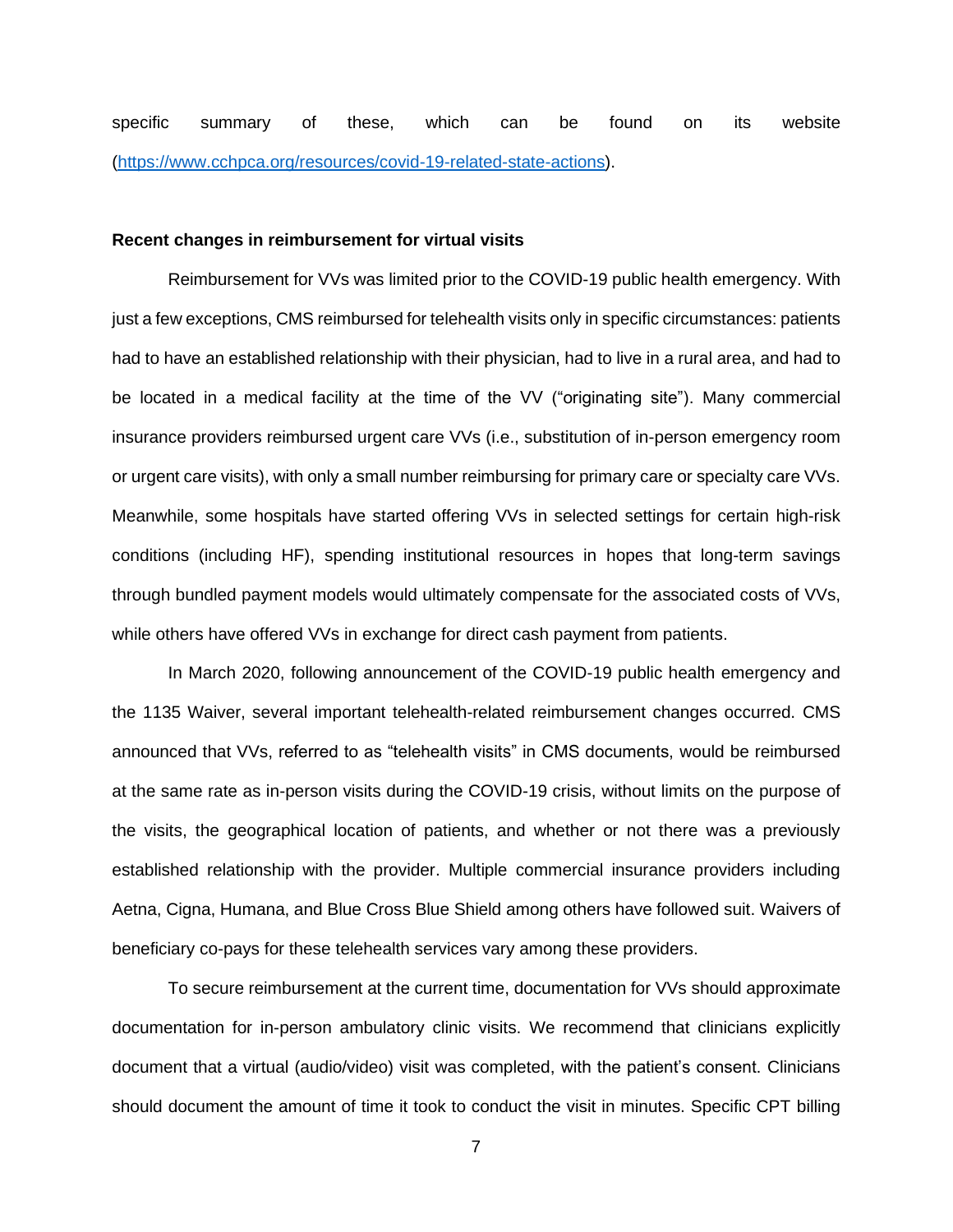codes and relevant modifiers are shown in **Table 3**. The future state of EHR documentation for VVs may include capture of images or streaming clips of video interactions, automated transcription of key components of the conversation, and use of natural language processing to determine meaning and summarize information.

# **Virtual visit platforms**

According to HHS, "a covered health care provider that wants to use audio or video communication technology to provide telehealth to patients during the COVID-19 nationwide public health emergency can use any non-public facing remote communication product that is available to communicate with patients." Non-public facing products are typically platforms that employ end-to-end encryption, and which allows only an individual and the person with whom the individual is communicating to see what is transmitted. On the other hand, public facing platforms (i.e., Facebook Live, Twitch, and TikTok) are designed to be open to the public or allow wide or indiscriminate access to the communication. **Table 4** outlines and describes some common platforms that may be used for VVs.

## **Virtual visit models of care**

#### *Which patients should be seen by virtual visits?*

VVs can be used to evaluate the full range of patients with HF, including those with HFpEF and HFrEF, across all Stages of HF (A-D), and including those with left ventricular assist devices (LVADs) and heart transplant recipients. Clinical assessment provided over VVs can include evaluation of clinical status, medication review and management, screening for adverse events, up-titration of guideline-directed therapy, and counseling about topics related to medication adherence, diet, and exercise.

In general, outpatient visits may be classified as urgent or routine. The urgent classification includes visits for new or worsening HF symptoms, or are applicable to patients with recent LVAD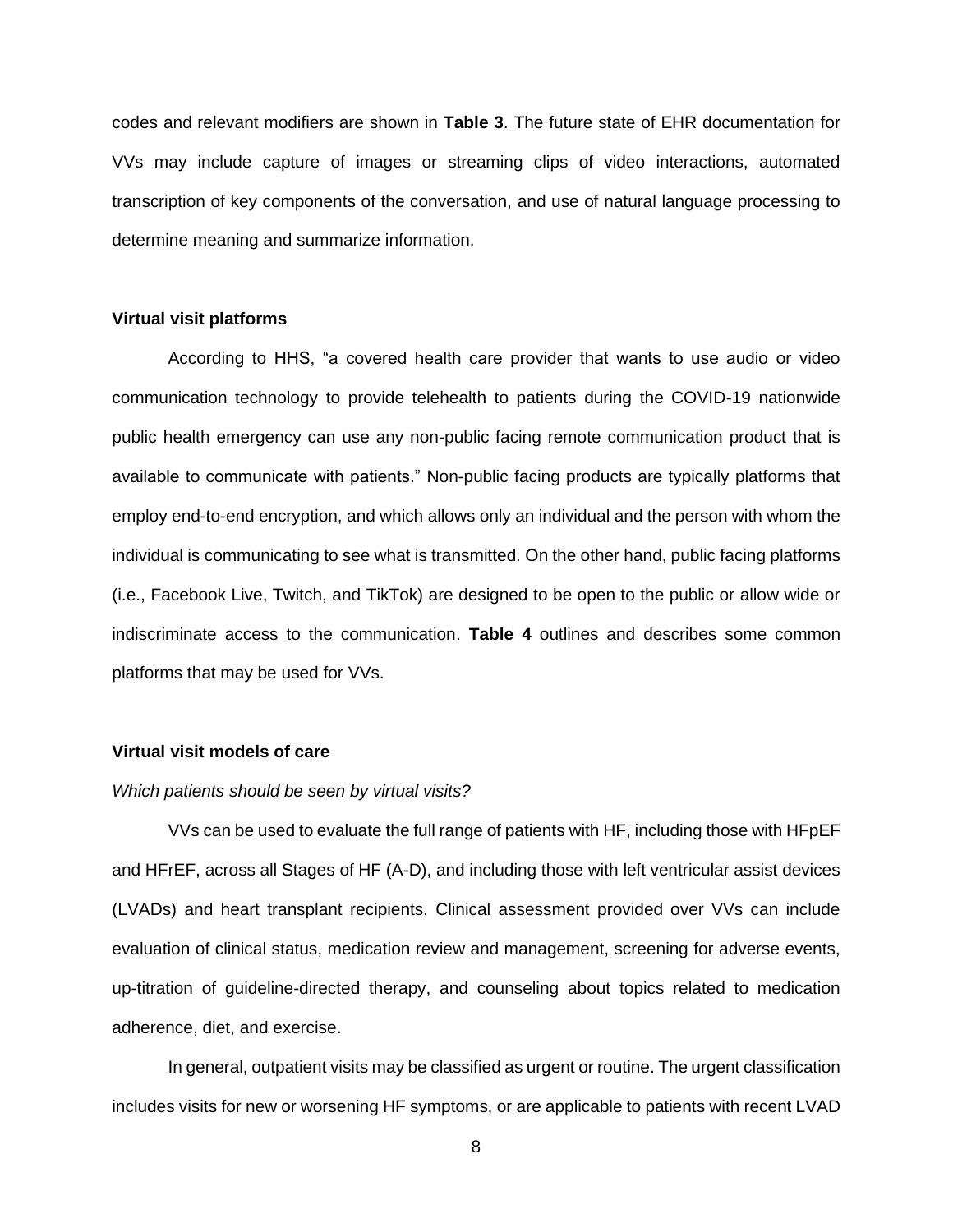implantation or heart transplantation. Using VVs to manage and triage complaints of dyspnea may be especially important during the COVID-19 crisis, given the importance of differentiating worsening HF from acute COVID-19 that could very rapidly deteriorate to respiratory failure. Individuals who are nearing Stage D HF and/or those requiring inotropes may also be important priorities due to their potential to decompensate. Routine visits could include those focused on medication titration, new test results, or time-interval associated visits. Many HF programs across the country have already converted in-person visits into VVs, keeping patients in the same previously scheduled date and time slots.

Both urgent and routine visits may be conducted via VVs, depending on resource availability. An algorithm that clearly differentiates urgent from routine visits may be helpful for allocating resources. Administrative personnel and/or nurses should be trained to triage effectively according to each practice's preferences. Clinicians may also use VVs to screen urgent complaints, and decide which patients need to be seen in-person.

Importantly, a variety of HF clinicians including physicians, advanced practice providers, and licensed social workers, can perform and be reimbursed for VVs. <sup>18</sup> Pharmacists can provide VVs as well, but billing would have to occur through their supervising physician.<sup>19</sup> Clinicians who require quarantine, but are well enough to practice, may provide an additional workforce to conduct VVs while their in-person contributions are limited. Although it is preferred that VVs occur between the patient and their usual HF clinician and team, it may be necessary in some cases for clinicians to conduct VVs with colleagues' patients; this will likely vary across healthcare systems.

#### *What is the clinical workflow of a clinic/office practice performing telehealth virtual visits?*

VVs can be engineered to approximate traditional in-person visits (**Table 5**). During these visits, various personnel can obtain a history, conduct a medication reconciliation, review allergies, perform a review of systems, and subsequently document patient-reported vital signs. Leveraging VVs toward medication review by video (**Figure 1**) is particularly appealing given the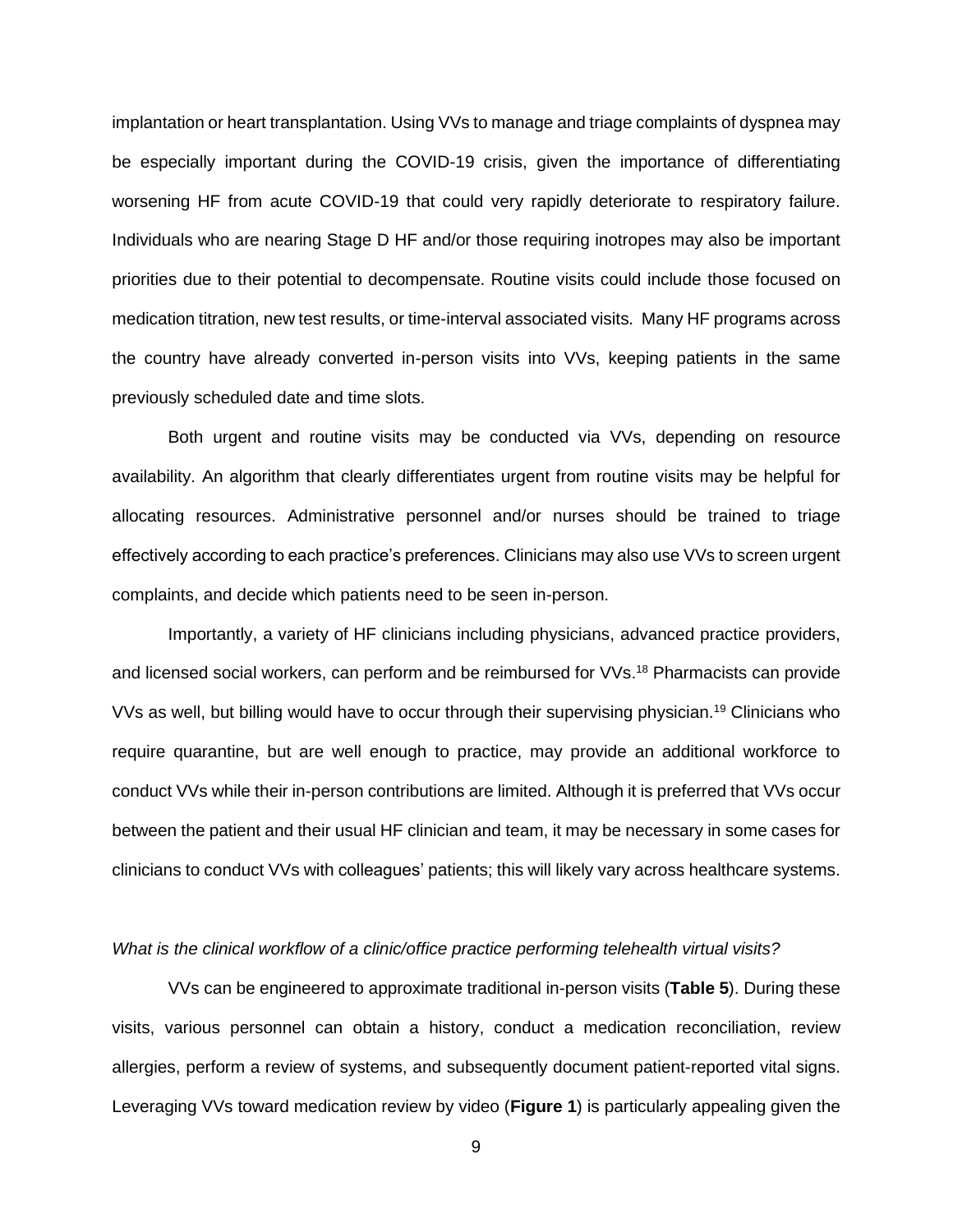number of medications that patients with HF take and the associated risk for medication errors and adverse drug events.<sup>20</sup> To do this, clinicians can ask patients to hold pill bottles up to the camera for the clinician to visualize and review. VVs might actually be superior to a usual inperson clinic visit in this regard, since pill bottles are infrequently brought to in-person appointments.

Basic components of the physical exam can be performed via telehealth, especially when patients use high-quality video equipment available on contemporary smartphones and tablets (**Figure 1**). These components may include general appearance, including alertness and orientation, as well as an assessment of volume status by looking for signs of peripheral edema such as leg swelling, and/or remote evaluation of neck veins. Assessment of neck veins is best done with a second person moving the camera position relative to the patient's neck in order to obtain the appropriate angle and lighting. Recent data have demonstrated that assessment of neck veins with video magnification technology correlates with invasively measured right atrial pressure.<sup>21</sup> Assessment of orthopnea and bendopnea may also be done remotely, both of which are associated with elevated ventricular filling pressures.<sup>22, 23</sup> VVs may also permit an assessment of exercise intolerance, for example by asking the patient to walk from room to room or up a flight of stairs. Finally, it is possible to use VVs to examine peripherally inserted central catheter line sites and other cannulae, as well as healing surgical incisions such as pacemaker or ICD implantation sites.

## *Adjuncts to virtual visits*

Several remote monitoring capabilities are already in use for the care of patients with HF and can complement data collected during VVs.<sup>24</sup> The most basic is remote monitoring of weight and blood pressure via electronic scales and blood pressure cuffs. CardioMEMS, a hemodynamic monitor implanted into the pulmonary artery that remotely transmits pulmonary artery pressures, has been shown to reduce hospital readmissions and improve quality of life, and thus may be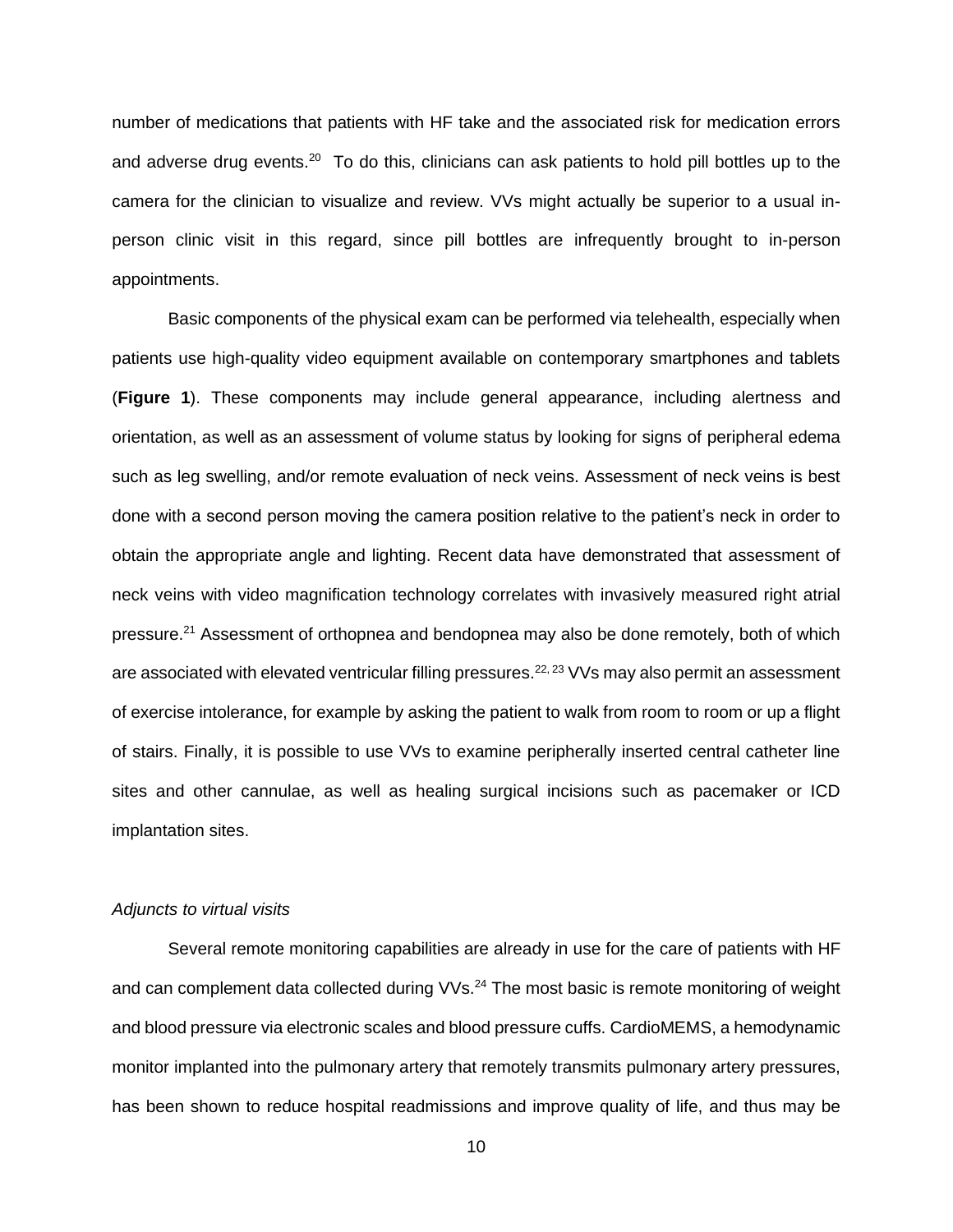used in addition to telehealth visits to guide therapy.<sup>25, 26</sup> Similarly, remote ICD interrogation to assess arrhythmia burden can provide additional information. Whether wearable devices for ambulatory cardiac monitoring such as wristwatches, smartphones, patches, headbands, eyeglasses, necklaces, or vests can be integrated into clinical management provided through VVs is unknown, and warrants future investigation.<sup>27-29</sup>

## *Advance care planning*

VVs provide a unique opportunity to engage patients and caregivers on topics related to advance care planning, which are of heightened importance during the COVID-19 pandemic, especially among higher risk populations. Conducting these conversations while the patient (and their caregivers) are in the comfort of their own homes may provide the optimal setting for these discussions. As the COVID-19 crisis unfolds, issues related to becoming acutely ill may very well be on the minds of many patients with HF. Accordingly, it may be appropriate to discuss care preferences during VVs. Questions that may be routinely incorporated into the discussion include:

- "Have you appointed a health care proxy?—this is a person who would make decisions on your behalf if you were unable to make decisions."
- "Have you completed an advance directive form?"
- "Does your health care proxy and/or family know what your care preferences would be if you were to get sick and could not make decisions for yourself?"
- "Do you have a healthcare power of attorney form?—this is a legal document that gives one person the authority to make health care decisions for you if you are unable to do so."

*Pharmacy considerations following a virtual visit*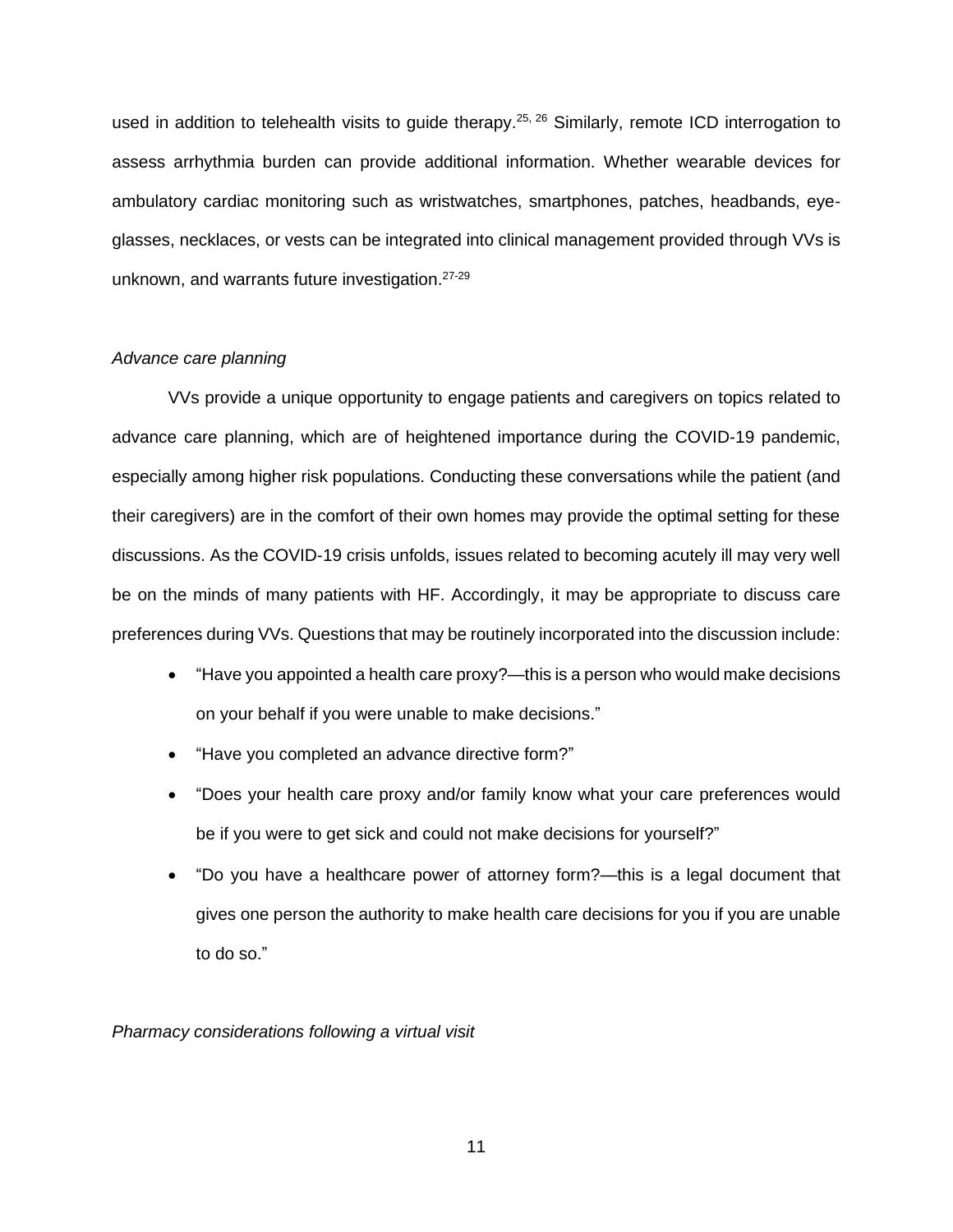One of the major goals of VVs is to reduce exposure to others who could be potentially infected by the SARS-CoV-2 virus. Consistent with this goal, it is equally important to consider patient strategies for obtaining medications that permit social distancing. Delivery of medications to the patient's home is one method to reduce exposure. Approximately 20% of patients historically use mail delivery pharmacy services, which means the majority of the population will need to navigate this process for the first time during the current public health crisis.<sup>30</sup> National mail-delivery pharmacies may be a long-term solution for many patients, but new patients and/or prescriptions will typically experience a 1-2 week delay before delivery. It may thus be prudent to use independent and chain pharmacies, many of which can deliver medications within their communities on the same or next day. Of note, various pharmacy chains have waived delivery fees during the COVID-19 crisis. For patients unwilling or unable to use these services, selecting a pharmacy location with a drive-up window may provide an alternative solution that permits some degree of social distancing.

Clinicians should consider prescribing a 90-day supply when appropriate and helping patients synchronize all medication refills to a common schedule to reduce the number of trips to a pharmacy; especially now that many of the traditional legal and administrative barriers to these efforts have been removed for COVID-19. Both CMS Part D sponsors and commercial pharmacy benefit managers have relaxed restrictions on early refills and now allow the maximum day supply (most commonly 90 days) for medications to be filled. Additionally, many States have instituted emergency actions to facilitate medication access such as allowing pharmacies to dispense an emergency 30-day supply of chronic, non-controlled medications when patients are awaiting refill authorization from providers. A continually updated list of pharmacy-related state actions impacting medication access sorted by State is available at the National Alliance of State Pharmacy Associations website [\(https://naspa.us/resource/covid-19-information-from-the](https://naspa.us/resource/covid-19-information-from-the-states)[states\)](https://naspa.us/resource/covid-19-information-from-the-states).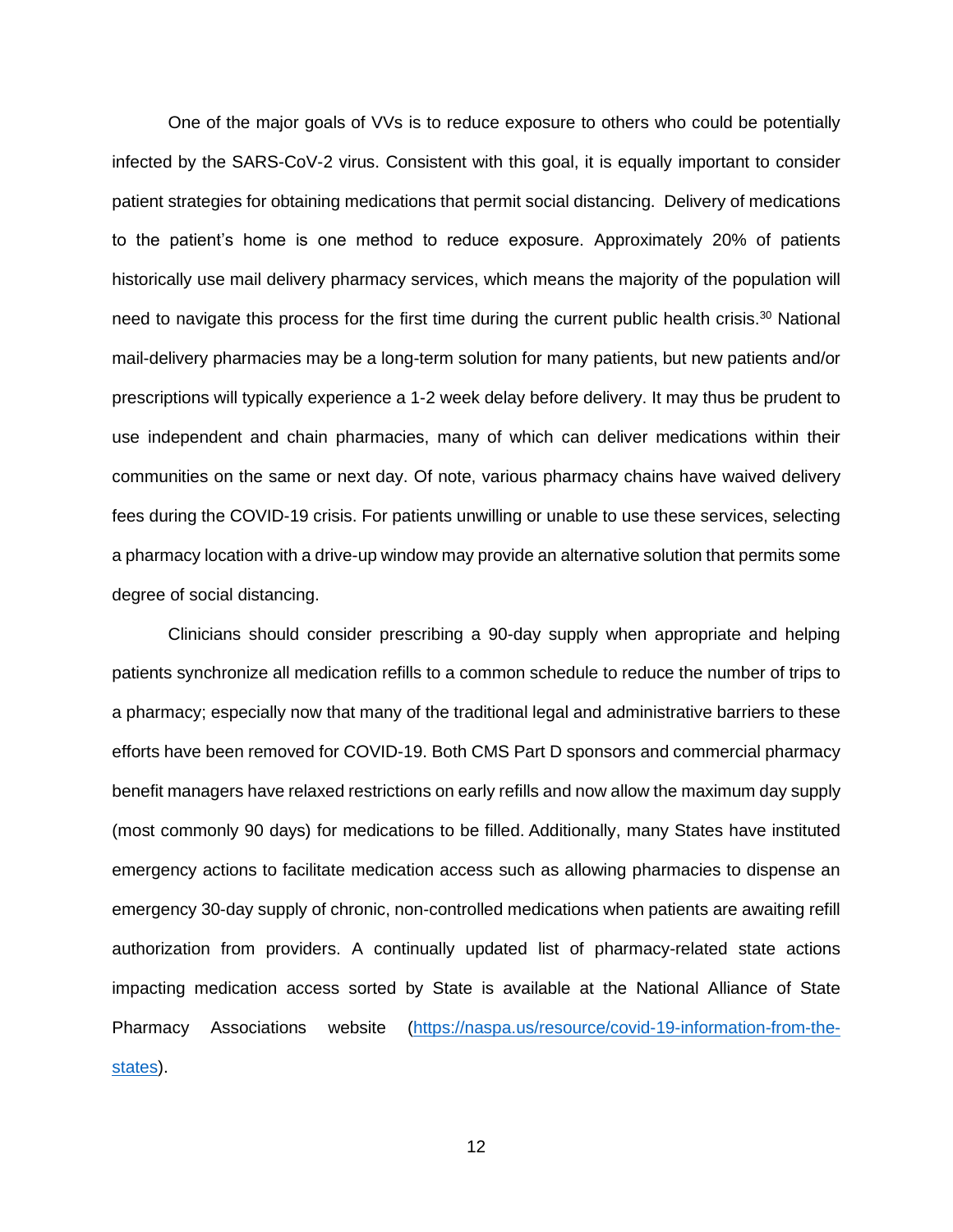#### **Inpatient use of telehealth**

While this statement is primarily focused on leveraging VVs for continued ambulatory care of adults with HF, these principles also apply to the inpatient setting. Given concerns about shortages in personal protective equipment, VVs may be beneficial to clinicians working in the inpatient setting, and have already been implemented by some healthcare systems across the US. Approaches vary but most commonly involve the use of either hospital-provided or the patient's own smartphone or tablet. Software platforms reportedly being used include Apple FaceTime, Cisco Jabber, and Microsoft Team among others, some of which allow multiple team members to connect and conduct virtual rounds together. These visits may be enriched by the use of Bluetooth stethoscopes and/or point-of-care ultrasound technology that can provide valuable information about the physical exam while limiting exposure. Of note, VVs for inpatient care are reimbursable (**Table 3**) and equivalent to in-person hospital service. If the consultant is outside of the hospital and the patient is in the hospital, these inpatient encounters can be billed as an ambulatory telehealth visit.

## **Future of virtual visits after resolution of the COVID-19 pandemic**

COVID-19 has saturated some hospitals with high volumes of patients with respiratory syndromes and respiratory failure, and subsequently forced the medical community to rely on VVs to provide routine care to many patients with chronic medical illnesses like HF. Importantly, survivors will likely require prolonged time for recovery, and it remains unclear where these patients will recover and rehabilitate. At the present time, many rehabilititation and long-term care facilities do not accept patients who were COVID-19 positive, due to concerns about disease transmission. It is therefore possible that some US hospitals will remain at capacity well-beyond the time period of the COVID-19 surge. Additionally, emerging data suggest that at least 20% of COVID-19 positive patients are health care providers, which will stretch the active work force even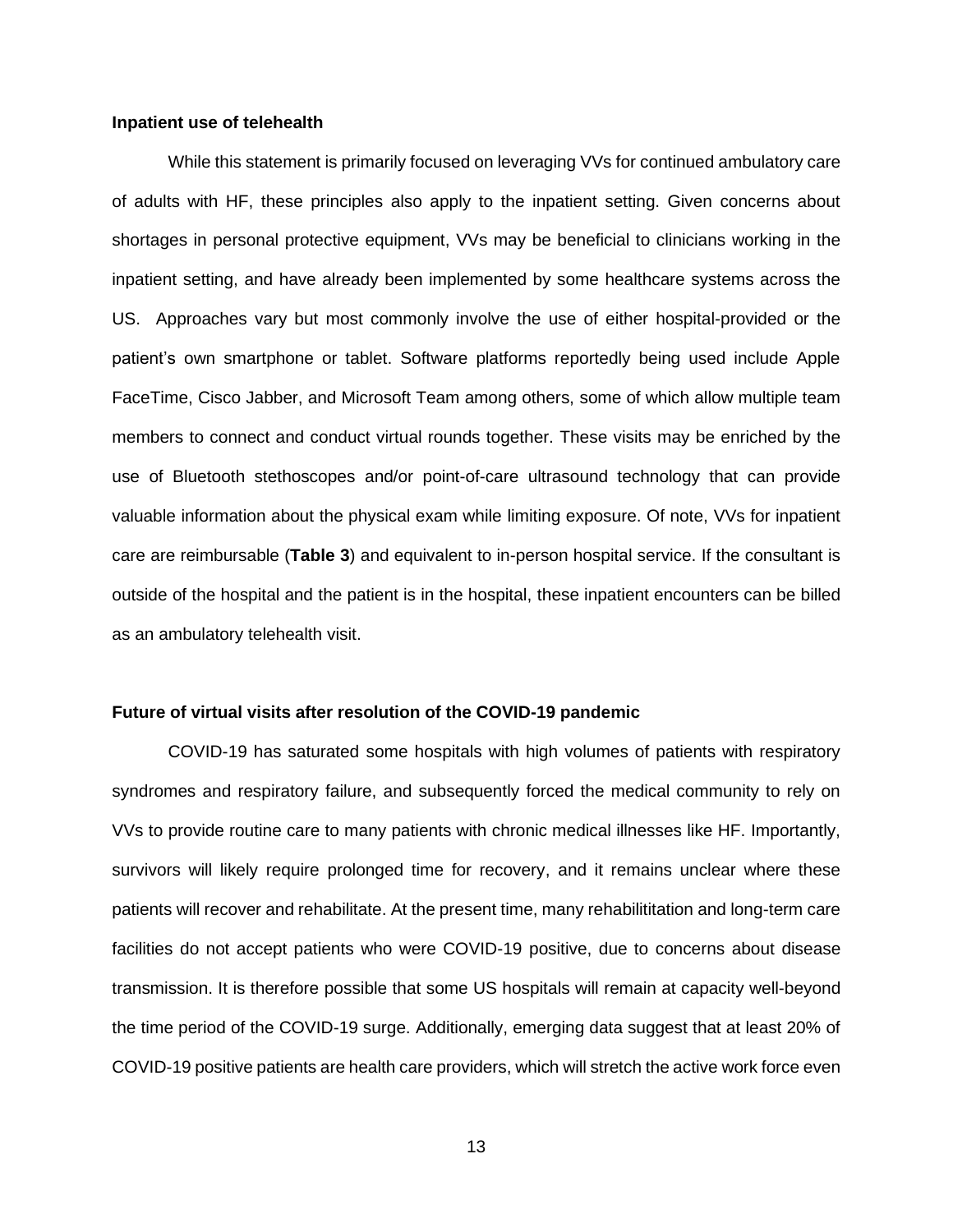further. Thus, continuing resource-efficient strategies like VVs may be necessary for the near and intermediate future.

It is unclear what the psychological impact of COVID-19 will be on providers and patients, especially among those patients who are at highest risk—which include those with chronic conditions like HF. An important consideration is that, even after the COVID-19 crisis ends, patients may continue to have concerns about in-person office visits and travel, and prefer to continue with a degree of social distancing. As a result, many patients with HF may continue to prefer VVs. Prior to the COVID-19 pandemic, there was little impetus for clinicians to learn or embrace VVs. In the current era, many clinicians have been forced to learn and use VVs. Consequently, as we move beyond the COVID-19 pandemic, clinicians may be more amenable to VVs; in fact, some may even prefer them.

With these expectations in mind we believe that VV models of care will become the norm in the US healthcare system moving forward, especially for patients with HF. Many patients with HF, especially older adults with disabilities, and those living in rural communities often have difficulty attending in-person visits due to very poor exercise tolerance, inadquate transportation, and difficulty transporting oxgyen among other barriers. For these patients VVs are certainly more convenient, and likewise for their caregivers, who sometimes have to take off work to bring their family member to the appointment.

Policy and reimbursement practices developed in response to the COVID-19 public health emergency and discussed in this document may remain and further evolve to accommodate continued use of VVs. We suspect that it is possible if not likely that CMS will continue incenting VVs, though likely at lower reimbursement rates than in-person visits. Distance health technologies that align with VVs, including biosensing wearables<sup>28, 31</sup> and other diagnostic tools, may be increasingly adopted. Whether the use of VVs can improve adherence, decrease no-show rates, decrease office overhead, improve transitions of care from the inpatient to outpatient setting, or prevent ER visits and hospital admissions/readmissions for patients with HF is yet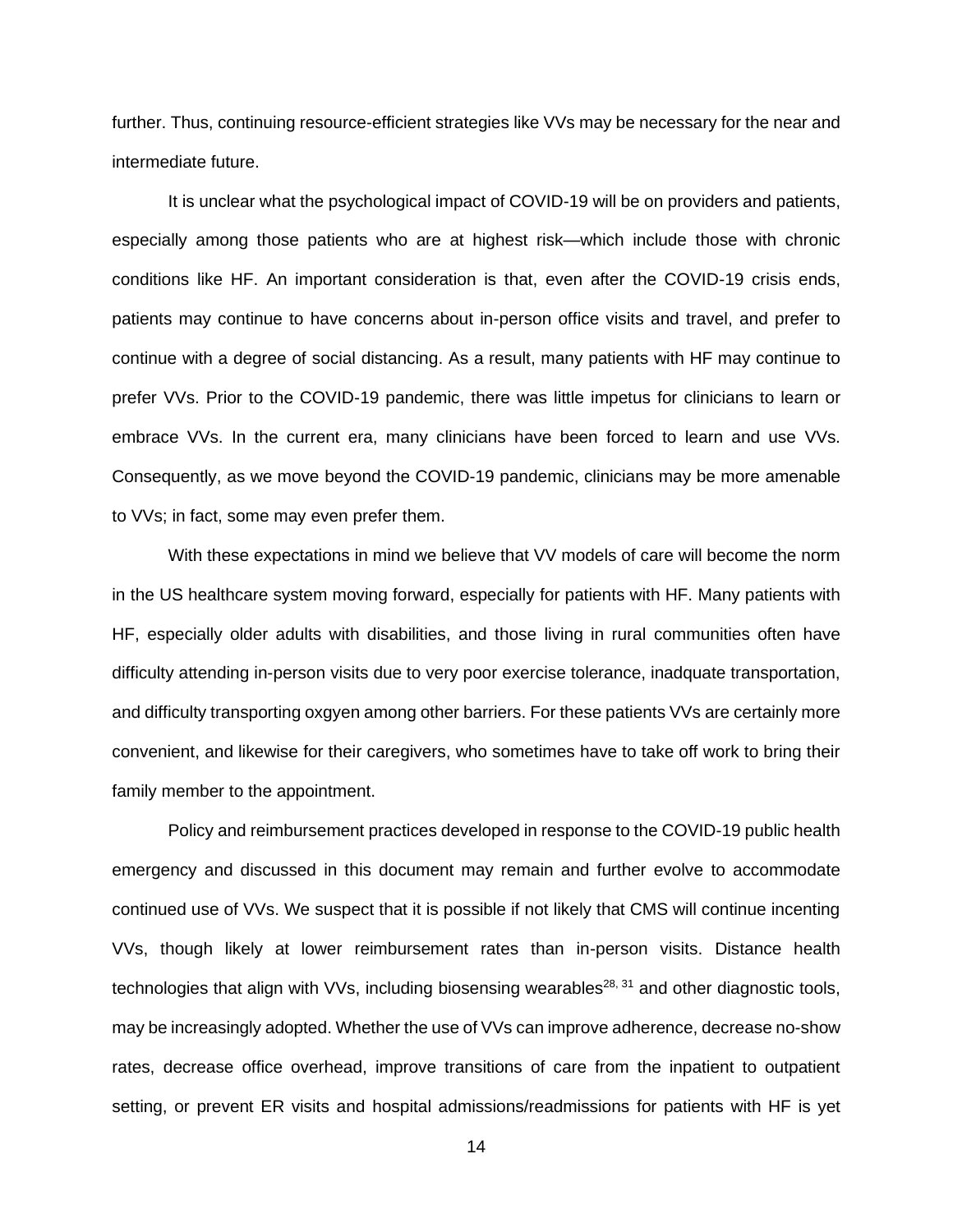unknown. This underscores the need to collect outcomes data. While frightening to consider, we will be better able to pivot when the next pandemic comes along with VV systems in place. Regardless, the COVID-19 pandemic has generated an important opportunity to learn about delivering HF care in a different way that should be fully embraced well beyond the current crisis.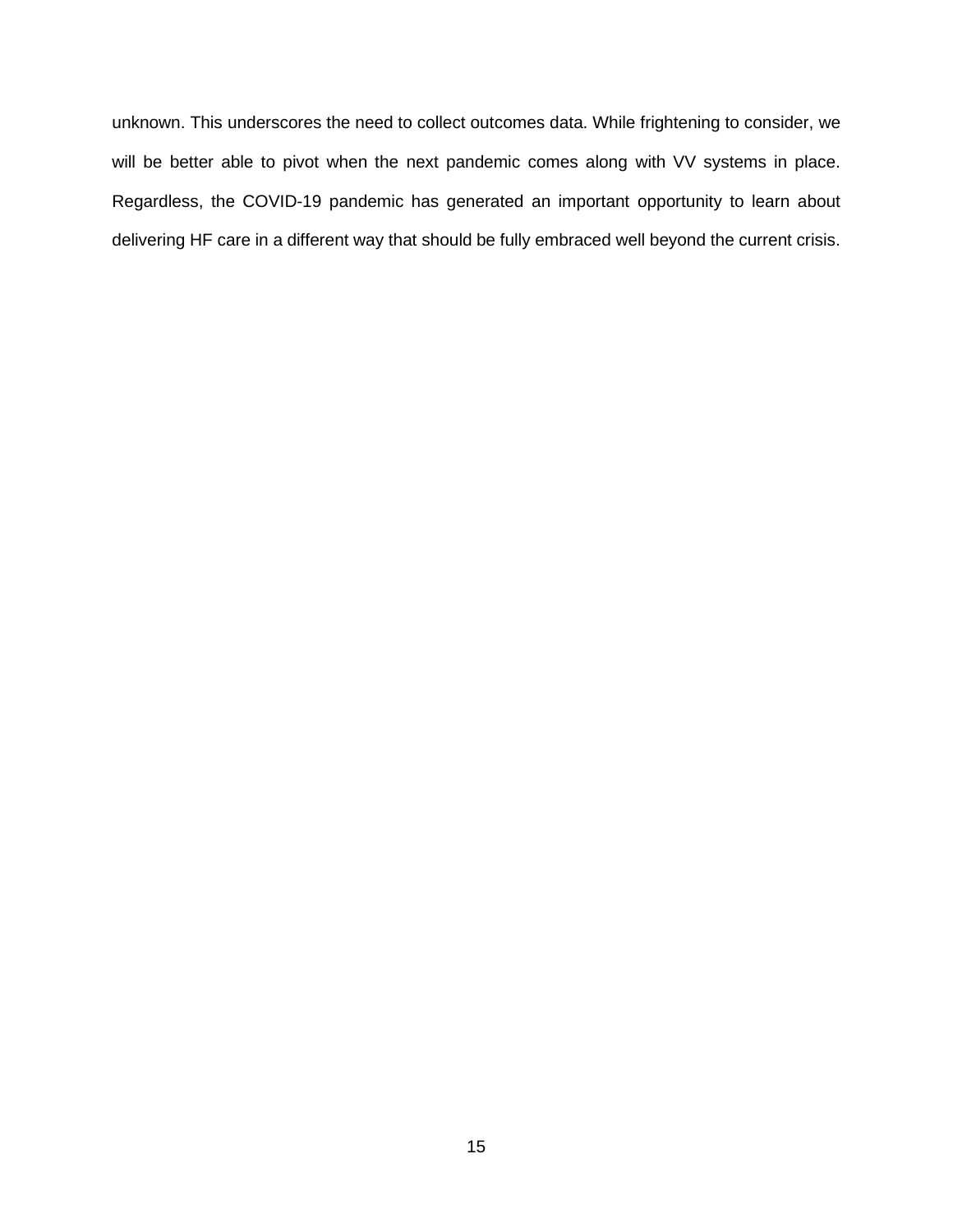# **Disclosures**

No relevant conflicts of interest.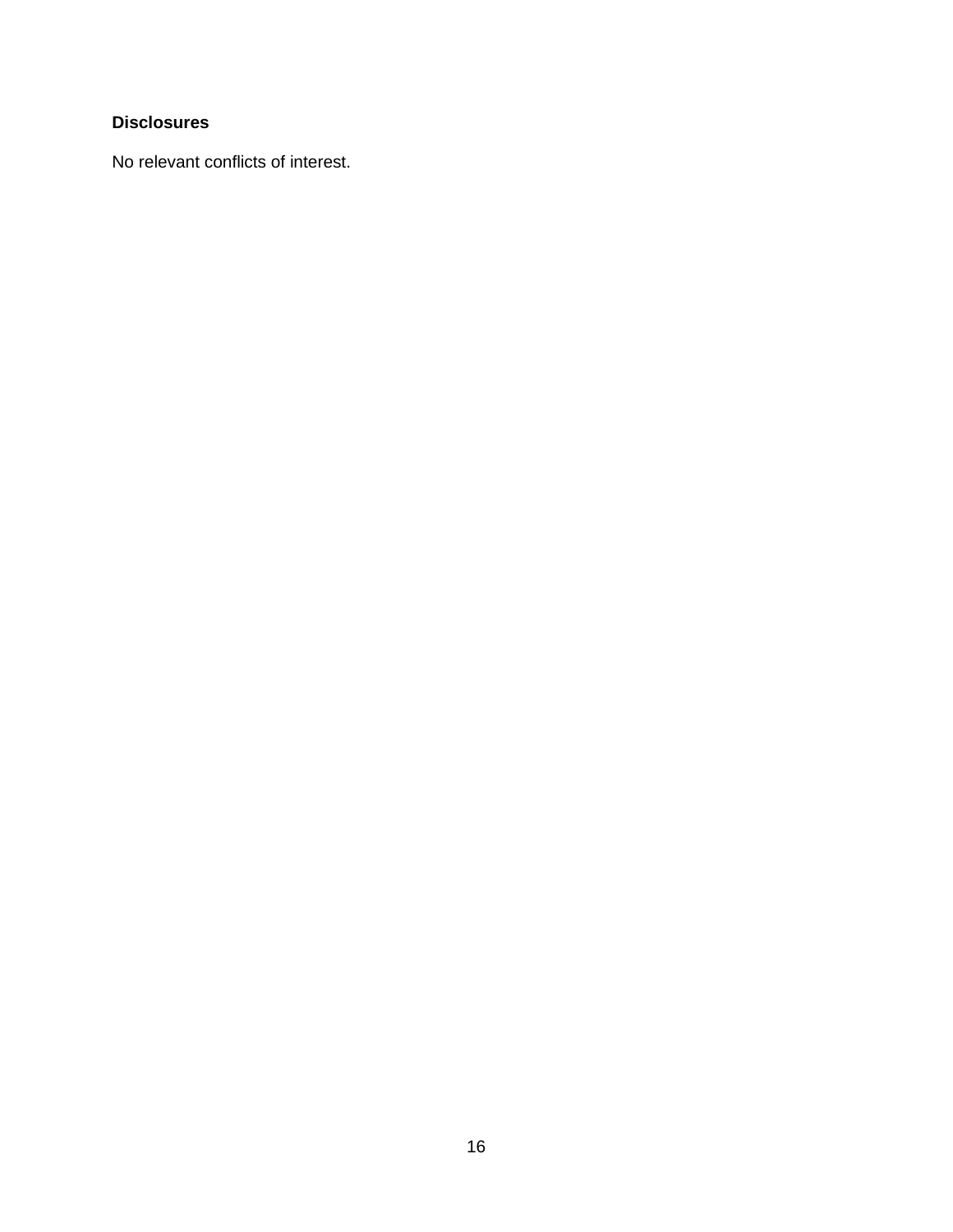## **References**

1. White T, Watts P, Morris M and Moss J. Virtual Postoperative Visits for New Ostomates. *Comput Inform Nurs*. 2019;37:73-79.

2. Tasneem S, Kim A, Bagheri A and Lebret J. Telemedicine Video Visits for patients receiving palliative care: A qualitative study. *Am J Hosp Palliat Care*. 2019;36:789-794.

3. Nord G, Rising KL, Band RA, Carr BG and Hollander JE. On-demand synchronous audio video telemedicine visits are cost effective. *Am J Emerg Med*. 2019;37:890-894.

4. Crossen S, Glaser N, Sauers-Ford H, Chen S, Tran V and Marcin J. Home-based video visits for pediatric patients with poorly controlled type 1 diabetes. *J Telemed Telecare*. 2019:1357633X19828173.

5. Thiyagarajan A, Grant C, Griffiths F and Atherton H. Exploring patients' and clinicians' experiences of video consultations in primary care: a systematic scoping review. *BJGP Open*. 2020.

6. VA reports significant increase in Veteran use of telehealth services. Office of Public and Intergovernmental Affairs, US Department of Veterans Affairs. November 22, 2019. [https://www.va.gov/opa/pressrel/pressrelease.cfm?id=5365.](https://www.va.gov/opa/pressrel/pressrelease.cfm?id=5365) Last accessed April 5, 2020.

7. Gorodeski EZ, Moennich LA, Riaz H and Tang WHW. Virtual Visits Versus In-Person Visits and Appointment No-Show Rates. *Journal of Cardiac Failure*. 2019;25:939.

8. Fraiche AM, Eapen ZJ and McClellan MB. Moving Beyond the Walls of the Clinic: Opportunities and Challenges to the Future of Telehealth in Heart Failure. *JACC Heart Fail*. 2017;5:297-304.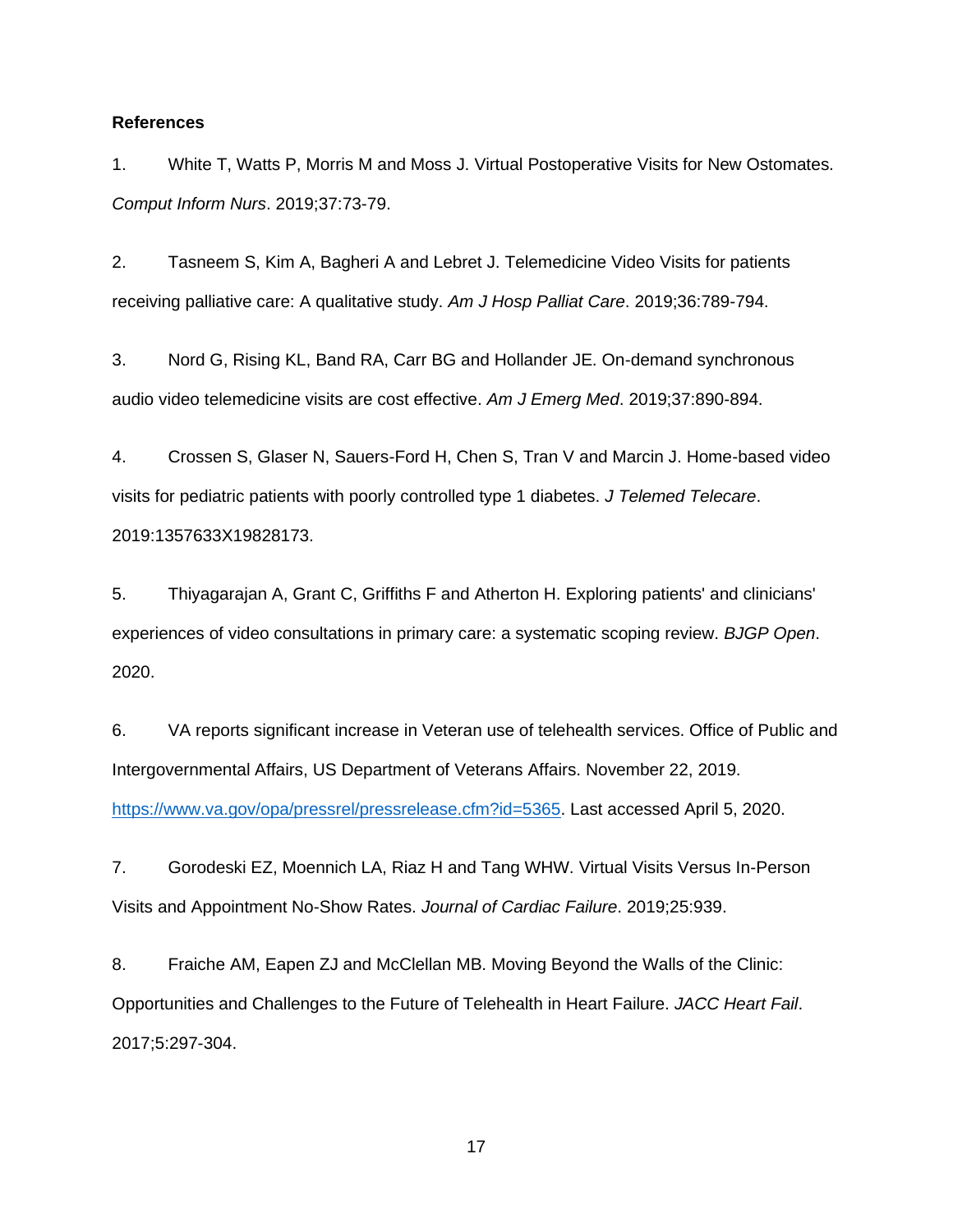9. Riegel B, Lee CS, Dickson VV and Medscape. Self care in patients with chronic heart failure. *Nat Rev Cardiol*. 2011;8:644-54.

10. deShazo RD and Parker SB. Lessons Learned from Mississippi's Telehealth Approach to Health Disparities. *The American journal of medicine*. 2017;130:403-408.

11. Baker J and Stanley A. Telemedicine Technology: a Review of Services, Equipment, and Other Aspects. *Current Allergy and Asthma Reports*. 2018;18:60.

12. Gorodeski EZ, Goyal P, Hummel SL, Krishnaswami A, Goodlin SJ, Hart LL, Forman DE, Wenger NK, Kirkpatrick JN, Alexander KP and Geriatric Cardiology Section Leadership Council ACoC. Domain Management Approach to Heart Failure in the Geriatric Patient: Present and Future. *J Am Coll Cardiol*. 2018;71:1921-1936.

13. Anderson M., Perrin A. Tech adoption climbs among older adults. Pew Research Center. May 17, 2017. [http://www.pewinternet.org/2017/05/17/tech-adoption-climbs-among-older](http://www.pewinternet.org/2017/05/17/tech-adoption-climbs-among-older-adults/pi_2017-05-17_older-americans-tech_1-03/)[adults/pi\\_2017-05-17\\_older-americans-tech\\_1-03/.](http://www.pewinternet.org/2017/05/17/tech-adoption-climbs-among-older-adults/pi_2017-05-17_older-americans-tech_1-03/) Last accessed April 9, 2020.

14. Coronavirus Preparedness and Response Supplemental Appropriations Act, H.R.6074, 116th Cong. (2019-2020). [https://www.congress.gov/bill/116th-congress/house-bill/6074/text.](https://www.congress.gov/bill/116th-congress/house-bill/6074/text) Last accessed April 5, 2020.

15. Trump, DJ. Proclamation on Declaring a National Emergency Concerning the Novel Coronavirus Disease (COVID-19) Outbreak. The White House. March 13, 2020. [https://www.whitehouse.gov/presidential-actions/proclamation-declaring-national-emergency](https://www.whitehouse.gov/presidential-actions/proclamation-declaring-national-emergency-concerning-novel-coronavirus-disease-covid-19-outbreak)[concerning-novel-coronavirus-disease-covid-19-outbreak.](https://www.whitehouse.gov/presidential-actions/proclamation-declaring-national-emergency-concerning-novel-coronavirus-disease-covid-19-outbreak) Last accessed April 5, 2020.

16. Azar, AM. Waiver or Modification of Requirements Under Section 1135 of the Social Security Act. US Department of Health & Human Services.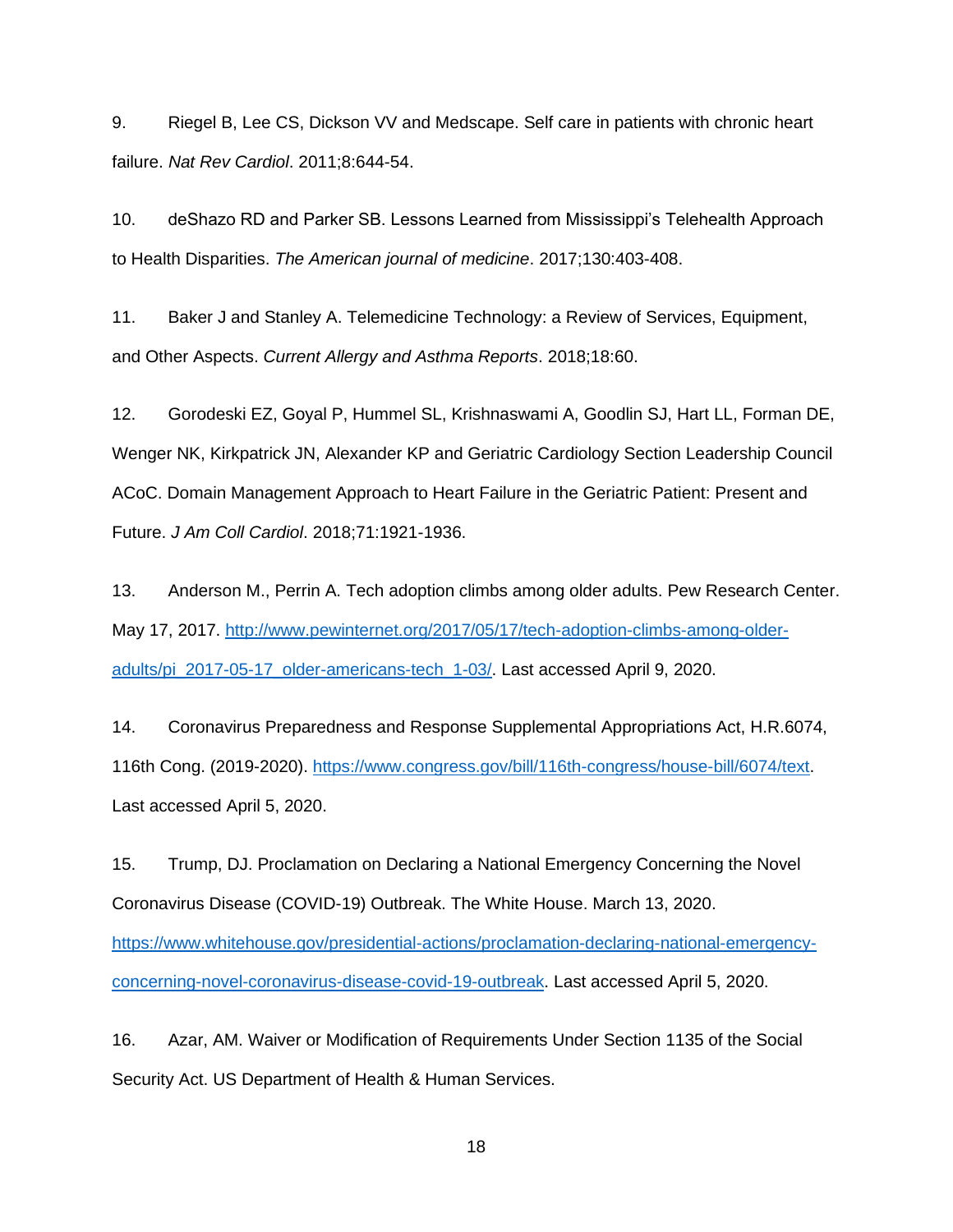[https://www.phe.gov/emergency/news/healthactions/section1135/Pages/covid19-](https://www.phe.gov/emergency/news/healthactions/section1135/Pages/covid19-13March20.aspx)

[13March20.aspx.](https://www.phe.gov/emergency/news/healthactions/section1135/Pages/covid19-13March20.aspx) March 13, 2020. Last accessed April 5, 2020.

17. Notification of Enforcement Discretion for Telehealth Remote Communications During the COVID-19 Nationwide Public Health Emergency. US Deparment of Health & Human Services. March 17, 2020. [https://www.hhs.gov/hipaa/for-professionals/special](https://www.hhs.gov/hipaa/for-professionals/special-topics/emergency-preparedness/notification-enforcement-discretion-telehealth/index.html)[topics/emergency-preparedness/notification-enforcement-discretion-telehealth/index.html.](https://www.hhs.gov/hipaa/for-professionals/special-topics/emergency-preparedness/notification-enforcement-discretion-telehealth/index.html) Last accessed April 5, 2020.

18. Medicare Telemedicine Health Care Provider Fact Sheet. Centers for Medicare & Medicaid Services. March 17, 2020. [https://www.cms.gov/newsroom/fact-sheets/medicare](https://www.cms.gov/newsroom/fact-sheets/medicare-telemedicine-health-care-provider-fact-sheet)[telemedicine-health-care-provider-fact-sheet.](https://www.cms.gov/newsroom/fact-sheets/medicare-telemedicine-health-care-provider-fact-sheet) Last accessed April 5, 2020.

19. Physicians and Other Clinicians: CMS Flexibilities to Fight COVID-19. March 30, 2020. [https://www.cms.gov/files/document/covid-19-physicians-and-practitioners.pdf.](https://www.cms.gov/files/document/covid-19-physicians-and-practitioners.pdf) Last accessed April 12, 2020.

20. Goyal P, Bryan J, Kneifati-Hayek J, Sterling MR, Banerjee S, Maurer MS, Lachs MS and Safford MM. Association Between Functional Impairment and Medication Burden in Adults with Heart Failure. *J Am Geriatr Soc*. 2019;67:284-291.

21. Abnousi F, Kang G, Giacomini J, Yeung A, Zarafshar S, Vesom N, Ashley E, Harrington R and Yong C. A novel noninvasive method for remote heart failure monitoring: the EuleriAn video Magnification apPLications In heart Failure studY (AMPLIFY). *NPJ Digit Med*. 2019;2:80.

22. Thibodeau JT, Turer AT, Gualano SK, Ayers CR, Velez-Martinez M, Mishkin JD, Patel PC, Mammen PP, Markham DW, Levine BD and Drazner MH. Characterization of a novel symptom of advanced heart failure: bendopnea. *JACC Heart Fail*. 2014;2:24-31.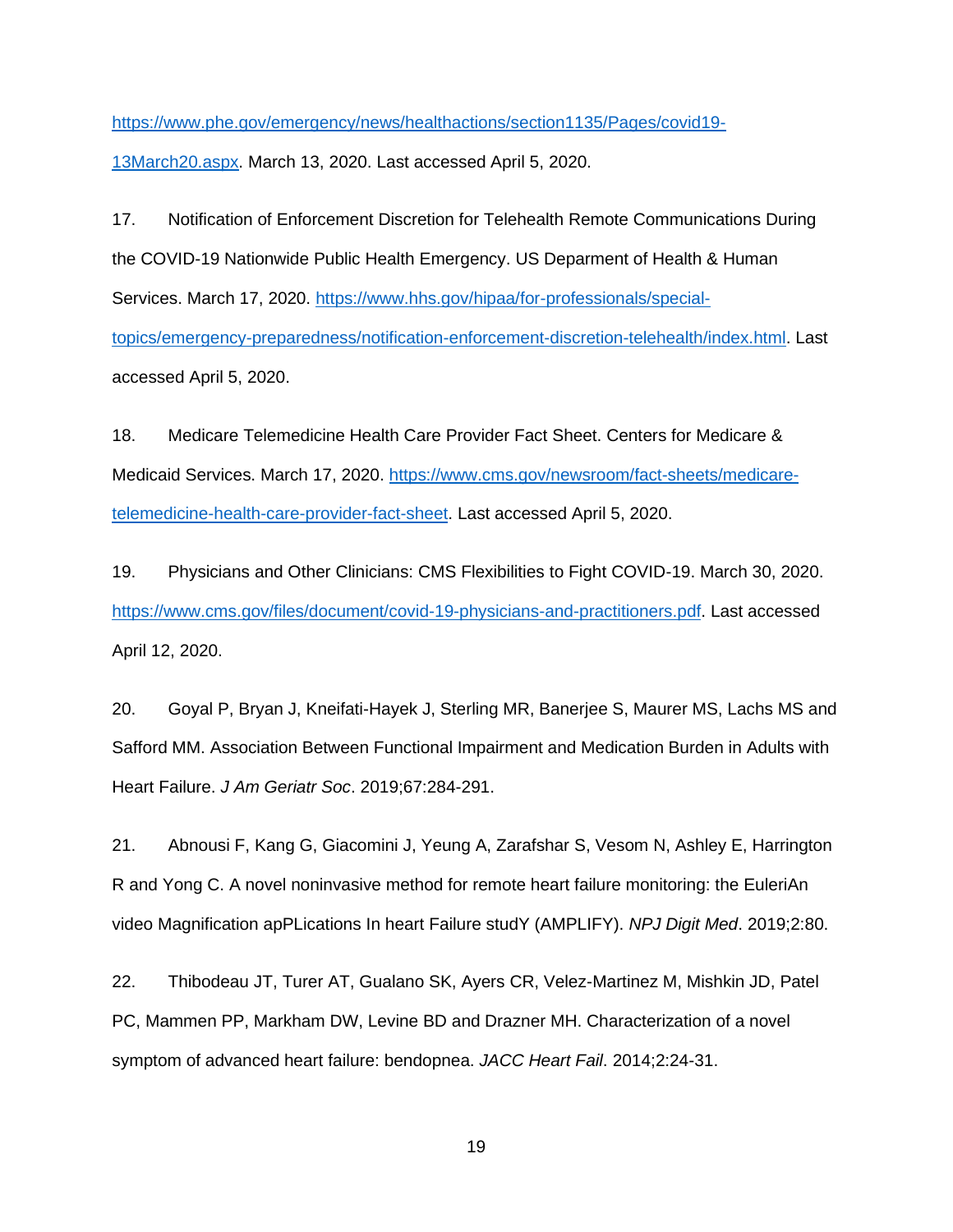23. Drazner MH, Hellkamp AS, Leier CV, Shah MR, Miller LW, Russell SD, Young JB, Califf RM and Nohria A. Value of clinician assessment of hemodynamics in advanced heart failure: the ESCAPE trial. *Circ Heart Fail*. 2008;1:170-7.

24. Dickinson MG, Allen LA, Albert NA, DiSalvo T, Ewald GA, Vest AR, Whellan DJ, Zile MR and Givertz MM. Remote Monitoring of Patients With Heart Failure: A White Paper From the Heart Failure Society of America Scientific Statements Committee. *J Card Fail*. 2018;24:682- 694.

25. Adamson PB, Abraham WT, Bourge RC, Costanzo MR, Hasan A, Yadav C, Henderson J, Cowart P and Stevenson LW. Wireless pulmonary artery pressure monitoring guides management to reduce decompensation in heart failure with preserved ejection fraction. *Circ Heart Fail*. 2014;7:935-44.

26. Heywood JT, Jermyn R, Shavelle D, Abraham WT, Bhimaraj A, Bhatt K, Sheikh F, Eichorn E, Lamba S, Bharmi R, Agarwal R, Kumar C and Stevenson LW. Impact of Practice-Based Management of Pulmonary Artery Pressures in 2000 Patients Implanted With the CardioMEMS Sensor. *Circulation*. 2017;135:1509-1517.

27. Perez MV, Mahaffey KW, Hedlin H, Rumsfeld JS, Garcia A, Ferris T, Balasubramanian V, Russo AM, Rajmane A, Cheung L, Hung G, Lee J, Kowey P, Talati N, Nag D, Gummidipundi SE, Beatty A, Hills MT, Desai S, Granger CB, Desai M, Turakhia MP and Apple Heart Study I. Large-Scale Assessment of a Smartwatch to Identify Atrial Fibrillation. *N Engl J Med*. 2019;381:1909-1917.

28. Sana F, Isselbacher EM, Singh JP, Heist EK, Pathik B and Armoundas AA. Wearable Devices for Ambulatory Cardiac Monitoring: JACC State-of-the-Art Review. *J Am Coll Cardiol*. 2020;75:1582-1592.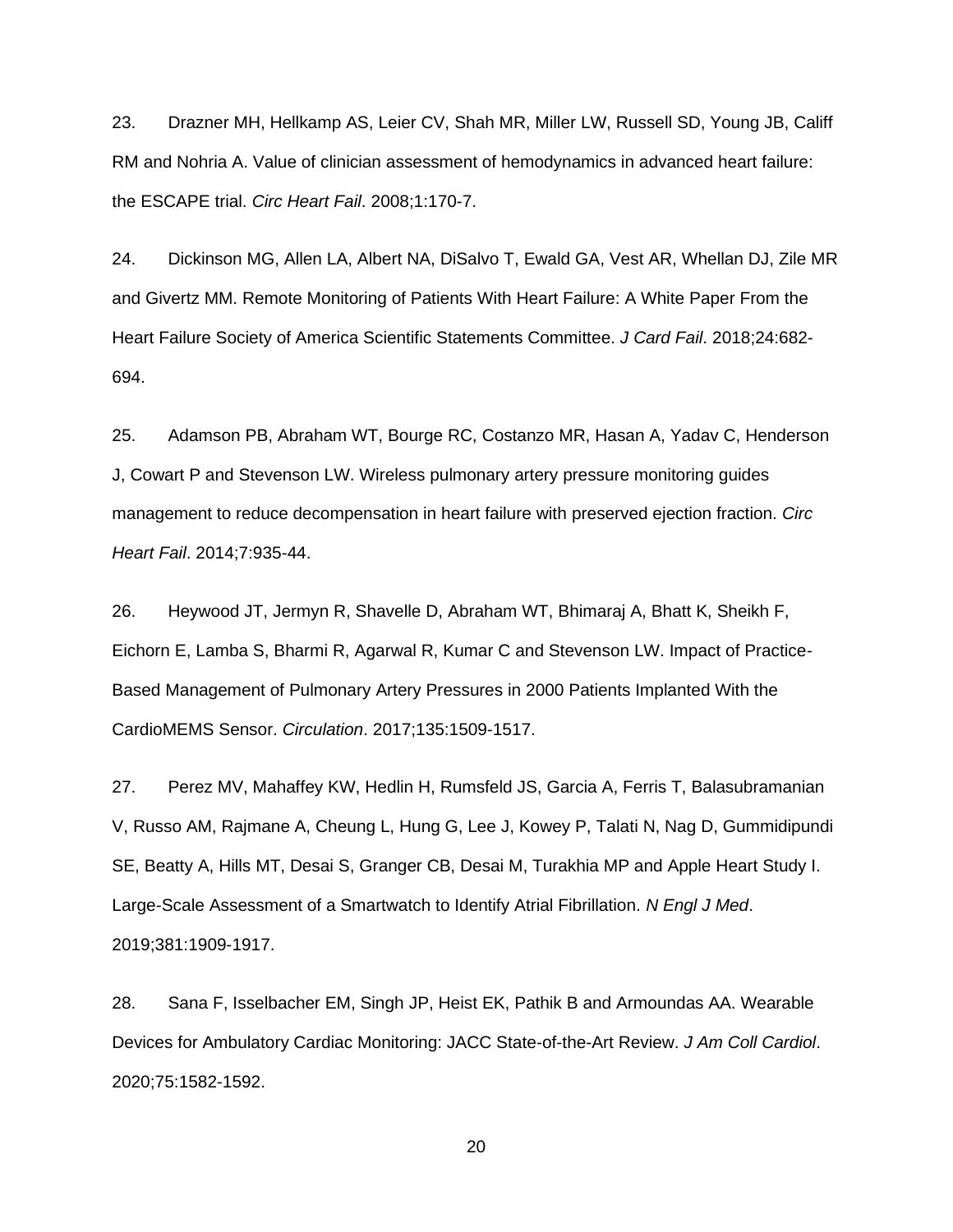29. Abraham WT, Anker S, Burkhoff D, Cleland J, Gorodeski E, Jaarsma T, Small R, Lindenfeld J, Miller A and Ogenstad S. Primary Results of the Sensible Medical Innovations Lung Fluid Status Monitor Allows Reducing Readmission Rate of Heart Failure Patients (smile) Trial. *Journal of Cardiac Failure*. 2019;25:938.

30. Ma J and Wang L. Characteristics of Mail-Order Pharmacy Users: Results From the Medical Expenditures Panel Survey. *J Pharm Pract*. 2018:897190018800188.

31. DeVore AD, Wosik J and Hernandez AF. The Future of Wearables in Heart Failure Patients. *JACC Heart Fail*. 2019;7:922-932.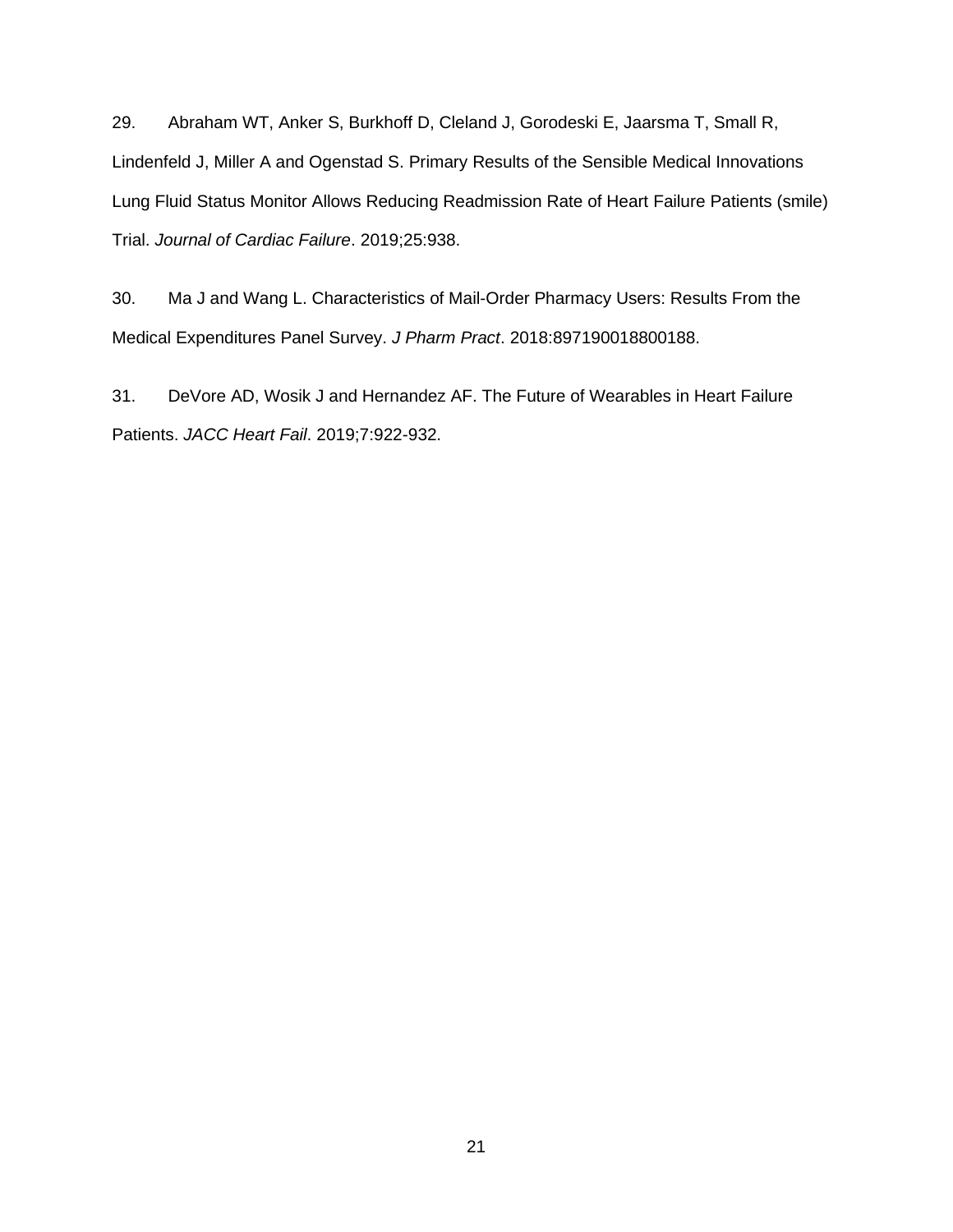# **Figure 1. Screen shots from video virtual visits between a HF cardiologist (right lower hand corner) and a patient.** (A.) Medication review by video. (B.) Examination of ankles showing sock markings without edema, and (C.) neck examination.

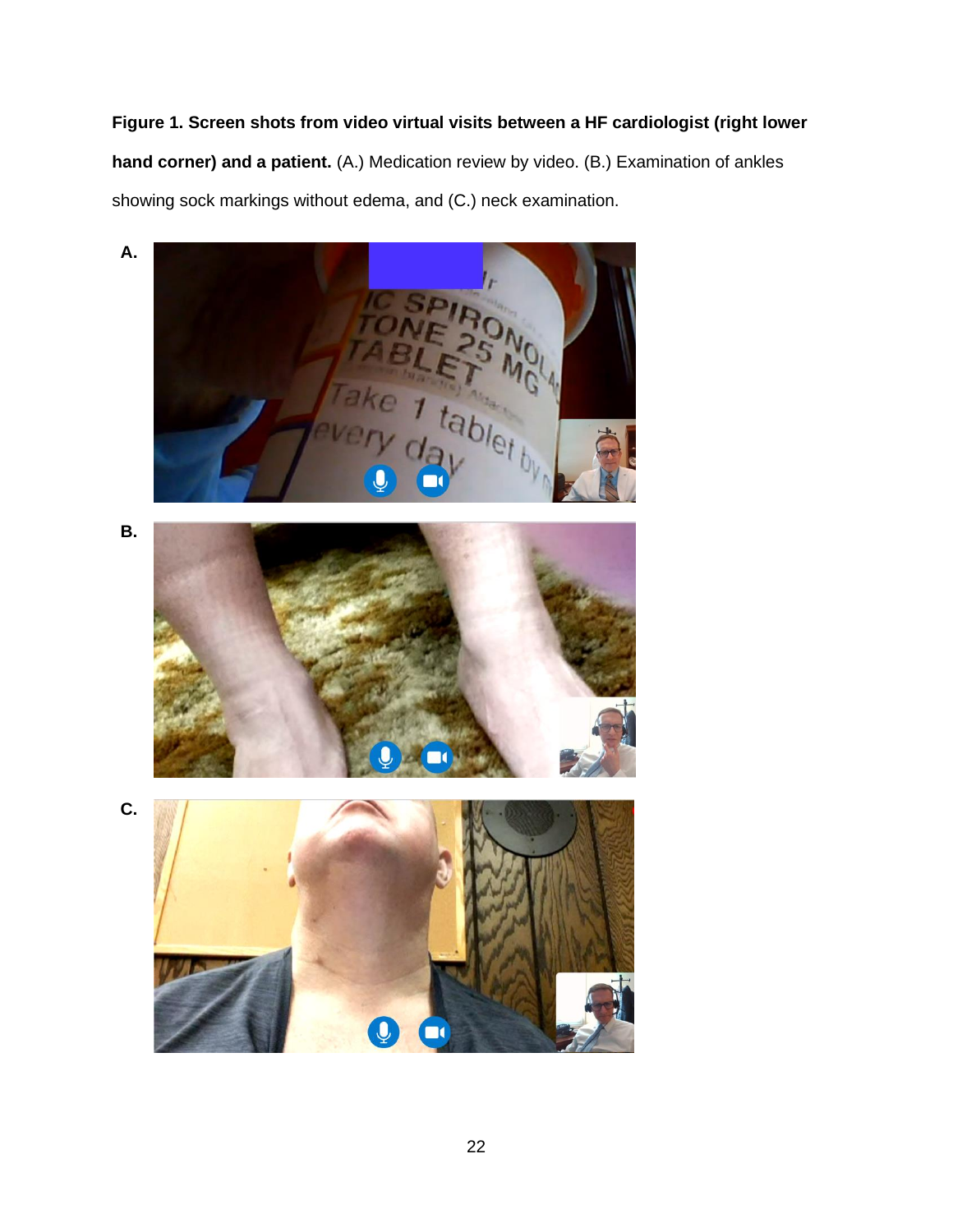# **Table 1. Benefits and value of virtual visits.**

| <b>Group</b>       | <b>Potential benefits</b>                                     |
|--------------------|---------------------------------------------------------------|
| Patient            | Provide access                                                |
|                    | Receive medical advice                                        |
|                    | Reduce in-person exposure to SARS-CoV-2<br>$\bullet$          |
|                    | <b>Reduce distress</b>                                        |
|                    | Involve caregivers<br>$\bullet$                               |
| Clinician          | Serve patients                                                |
|                    | Reduce in-person exposure to SARS-CoV-2<br>$\bullet$          |
|                    | Maintain connection between patient and provider<br>$\bullet$ |
| Healthcare systems | Re-allocate resources                                         |
|                    | Generate revenue                                              |
|                    | Support research efforts                                      |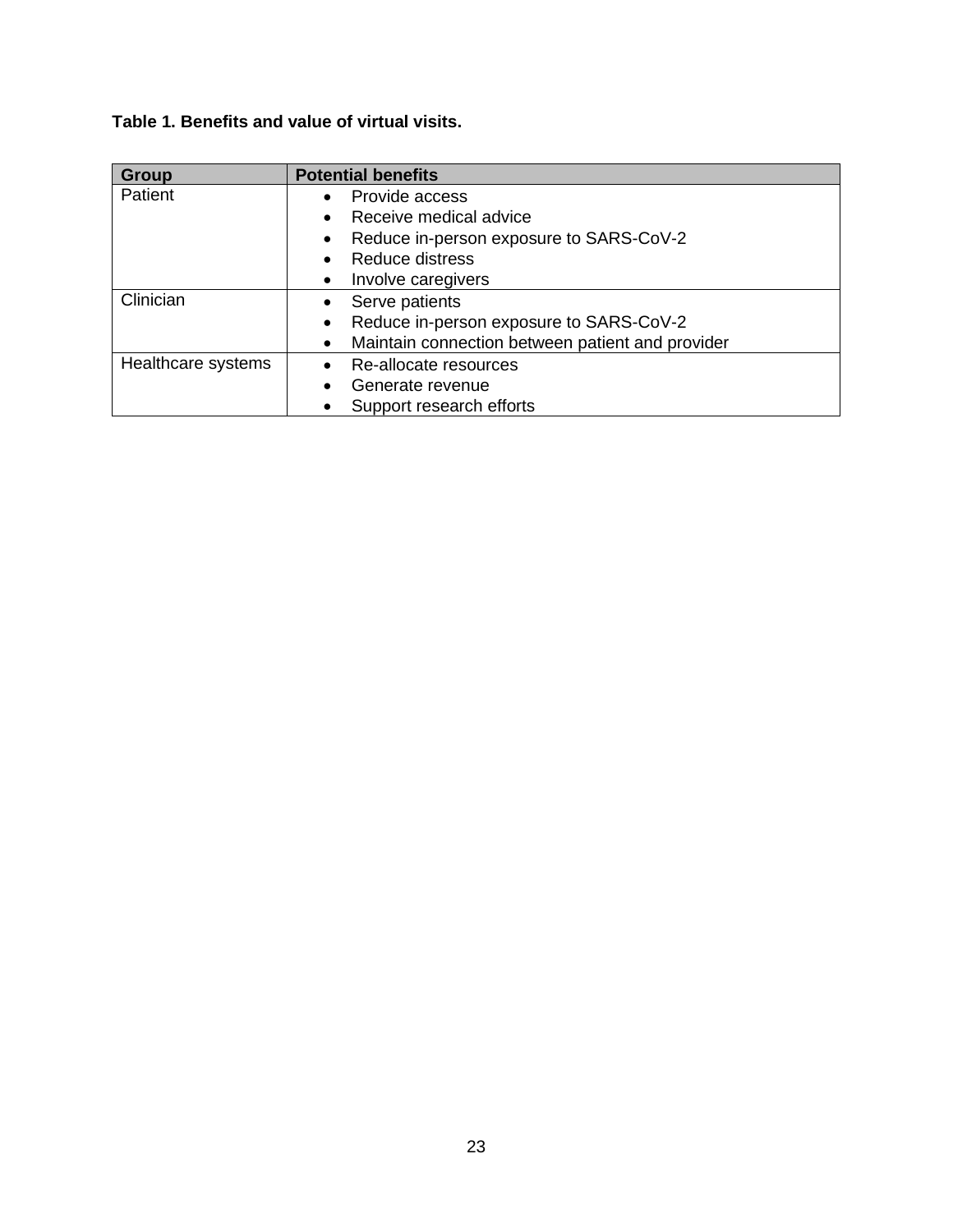| Table 2. Telehealth-related policy changes in the era of COVID-19. |  |  |  |  |
|--------------------------------------------------------------------|--|--|--|--|
|--------------------------------------------------------------------|--|--|--|--|

| <b>Topic</b>                          | Key policy changes: COVID-19 pandemic                                                                                                                                                                                                                                            | Implications for virtual visits                                                                    |
|---------------------------------------|----------------------------------------------------------------------------------------------------------------------------------------------------------------------------------------------------------------------------------------------------------------------------------|----------------------------------------------------------------------------------------------------|
| Licensing                             | HHS waived requirement for health care<br>professionals to hold license in State which they<br>provide services if they have an equivalent license<br>from another state. HHS asked States to waive local<br>licensing requirements, with final decision made at<br>State level. | Potentially allows to practice medicine<br>via virtual visits across State lines.                  |
| Privacy                               | HHS suspended HIPAA rules.                                                                                                                                                                                                                                                       | Allows use of virtual visit platforms<br>previously deemed not HIPAA<br>compliant.                 |
| <b>Location of</b><br>patient         | CMS waived rural and site limitations for telehealth<br>interactions.                                                                                                                                                                                                            | Allows clinicians to be reimbursed for<br>telehealth services regardless of<br>patient's location. |
| <b>Prior existing</b><br>relationship | CMS waived requirement that telehealth services can<br>only be provided to a clinician's established patients.                                                                                                                                                                   | Clinicians can see new patients by<br>telehealth.                                                  |
| <b>Prescription</b>                   | DEA relaxed rules related to prescription of controlled-<br>substances by telehealth.                                                                                                                                                                                            | Clinicians can prescribe controlled-<br>substances in setting of a virtual visit.                  |

CMS, Centers for Medicare & Medicaid Services; DEA, Drug Enforcement Administration; HHS, US Department of Health & Human Services; HIPPA, Health Insurance Portability and Accountability Act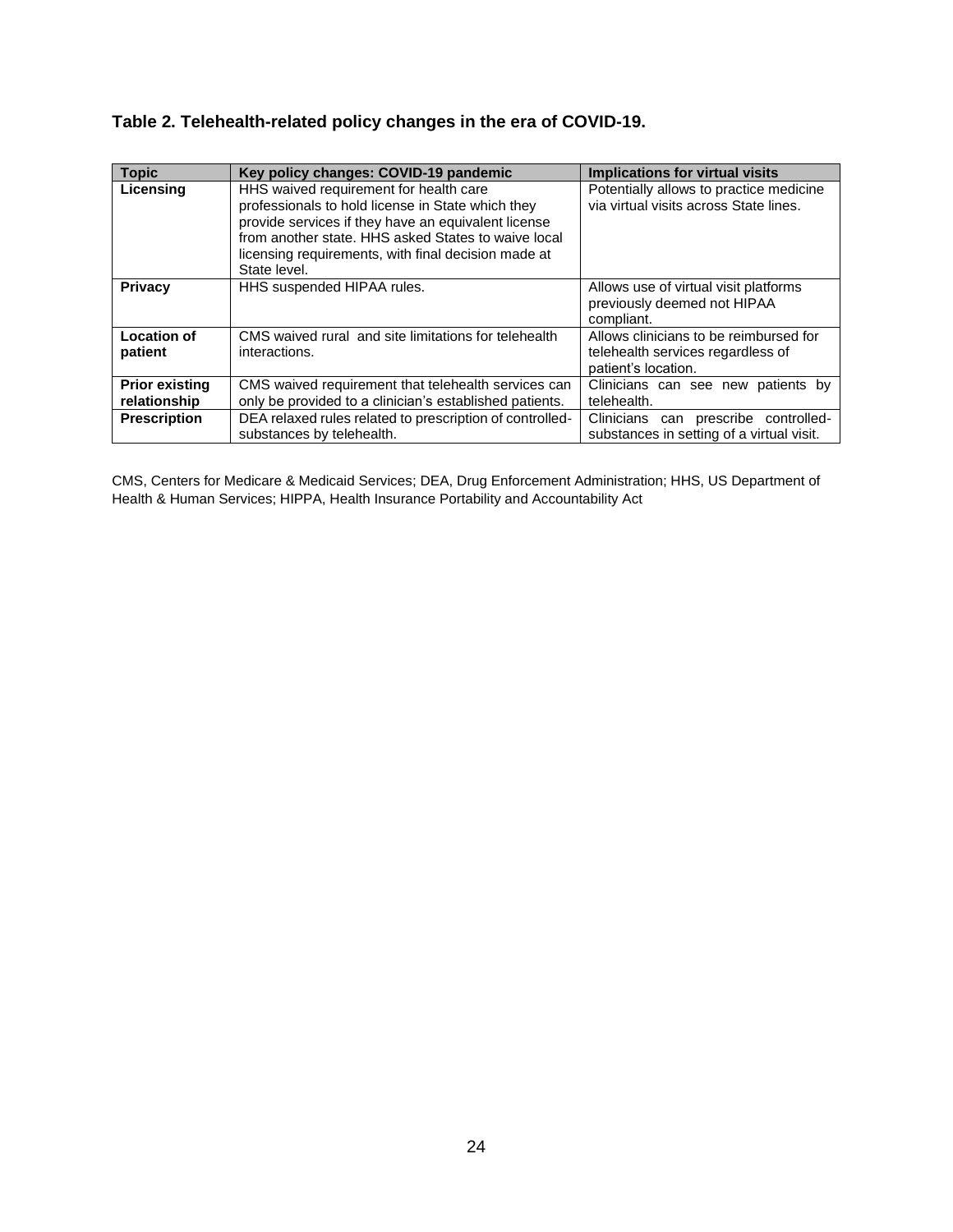# **Table 3. Billing codes for virtual visits (also called "Telehealth visits" by the Centers for**

# **Medicare & Medicaid Services).**

| <b>Description</b>                                        | <b>Code and Modifier</b>                           |
|-----------------------------------------------------------|----------------------------------------------------|
| Office or other outpatient visit for the evaluation and   | CPT Code 99201-99205*                              |
| management of a new patient                               | Place of service 02 for Telehealth (Medicare), or, |
|                                                           | Modifier GT (Medicare/Medicaid)                    |
|                                                           | Modifier 95 (Commercial payers)                    |
| Office or other outpatient visit for the evaluation and   | CPT Code 99211-99215*                              |
| management of an established patient                      | Place of service 02 for Telehealth (Medicare), or, |
|                                                           | Modifier GT (Medicare/Medicaid)                    |
|                                                           | Modifier 95 (Commercial payers)                    |
| Telehealth consultations, emergency department or         | $G0425 - G0427$                                    |
| initial inpatient                                         |                                                    |
| Follow-up inpatient telehealth consultations furnished to | $G0406 - G0408$                                    |
| beneficiaries in hospitals or skilled nursing facilities  |                                                    |

\*Choice of CPT code depends on whether the provider elects to use time-based coding versus component-based coding. For example, a provider using time-based coding for a Medicare beneficiary seen by VV for 15 minutes would document the time spent in their note, and then may choose CPT code 99213 with modifier GT, if otherwise appropriate to that encounter.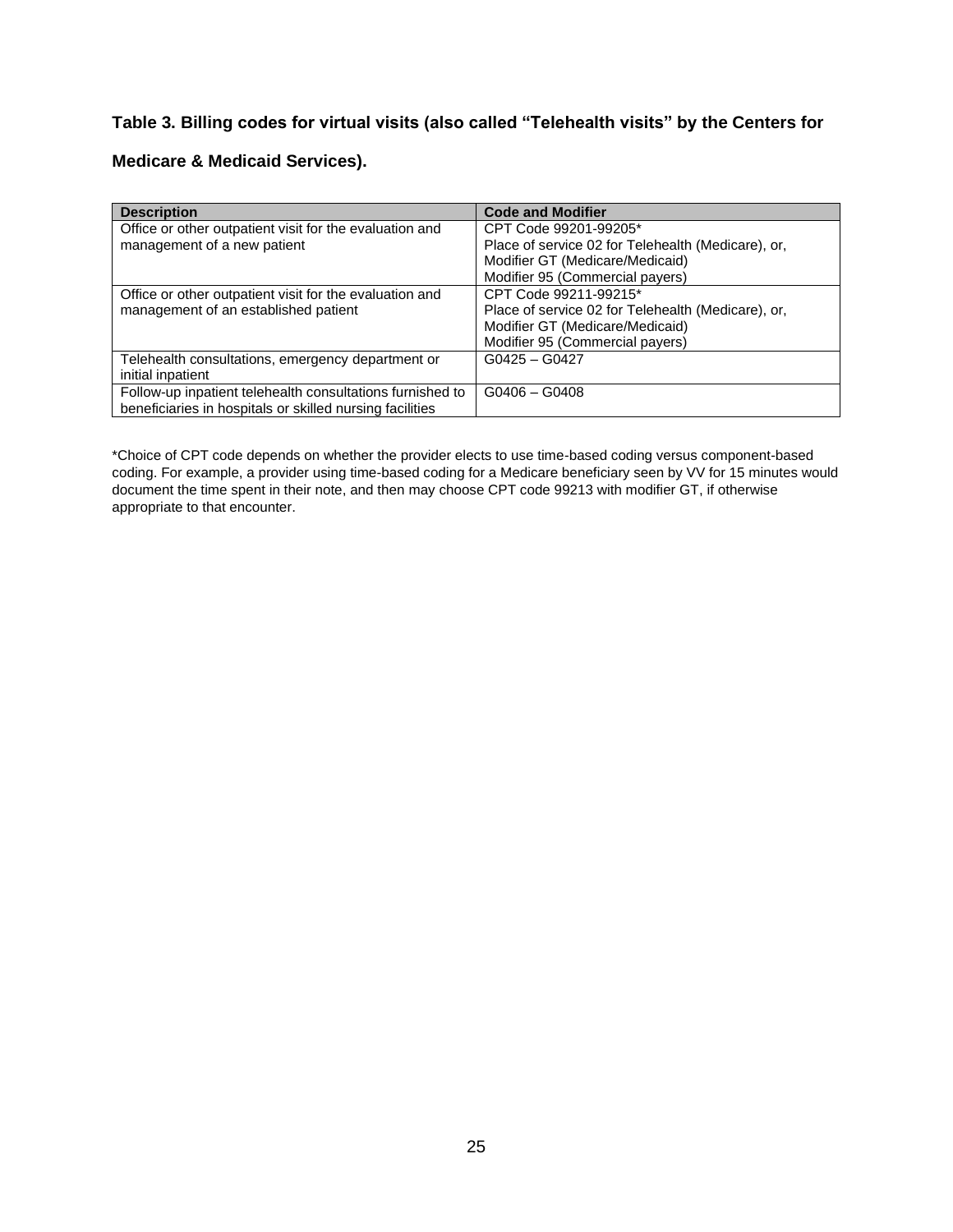|                                            | <b>Name</b>                                                                                                                                                                                                                                                                                                             | <b>Notes</b>                                                                                                                                                                                                                                                                                                                                                                                                                                                            |
|--------------------------------------------|-------------------------------------------------------------------------------------------------------------------------------------------------------------------------------------------------------------------------------------------------------------------------------------------------------------------------|-------------------------------------------------------------------------------------------------------------------------------------------------------------------------------------------------------------------------------------------------------------------------------------------------------------------------------------------------------------------------------------------------------------------------------------------------------------------------|
| <b>Consumer apps</b>                       | Apple FaceTime<br>Facebook Messenger video chat<br>Google Hangouts video<br>Zoom<br>Skype                                                                                                                                                                                                                               | Popular applications that allow<br>$\bullet$<br>video chats<br>Allowed during COVID-19 crisis,<br>$\bullet$<br>but less secure<br>Providers are encouraged to notify<br>$\bullet$<br>patients that these third-party<br>applications may introduce privacy<br>risks<br>Providers should enable all<br>available encryption and privacy<br>modes when using<br>Use may expose provider's<br>$\bullet$<br>personal information (email<br>account, telephone number, etc.) |
| <b>Specialized technology</b><br>platforms | Skype for Business / Microsoft Teams<br>Updox<br><b>VSee</b><br>Zoom for Healthcare<br>Doxy.me<br>Google G Suite Hangouts Meet<br>Cisco Webex Meetings / Webex<br>Teams<br>Amazon Chime<br>GoToMeeting<br>Spruce Health Care Messenger<br>American Well<br><b>MDLive</b><br><b>BlueJeans for Healthcare</b><br>Doximity | Partial list of HIPAA compliant<br>٠<br>technology platforms<br>Under normal conditions HIPAA<br>business associate agreements<br>for provision of telehealth services<br>are required, but this was waved<br>as part of COVID-19 crisis<br>Variability in cost and functionality                                                                                                                                                                                       |

# **Table 4. Virtual visit platforms utilized during COVID-19 public health emergency.**

HIPAA, Health Insurance Portability and Accountability Act